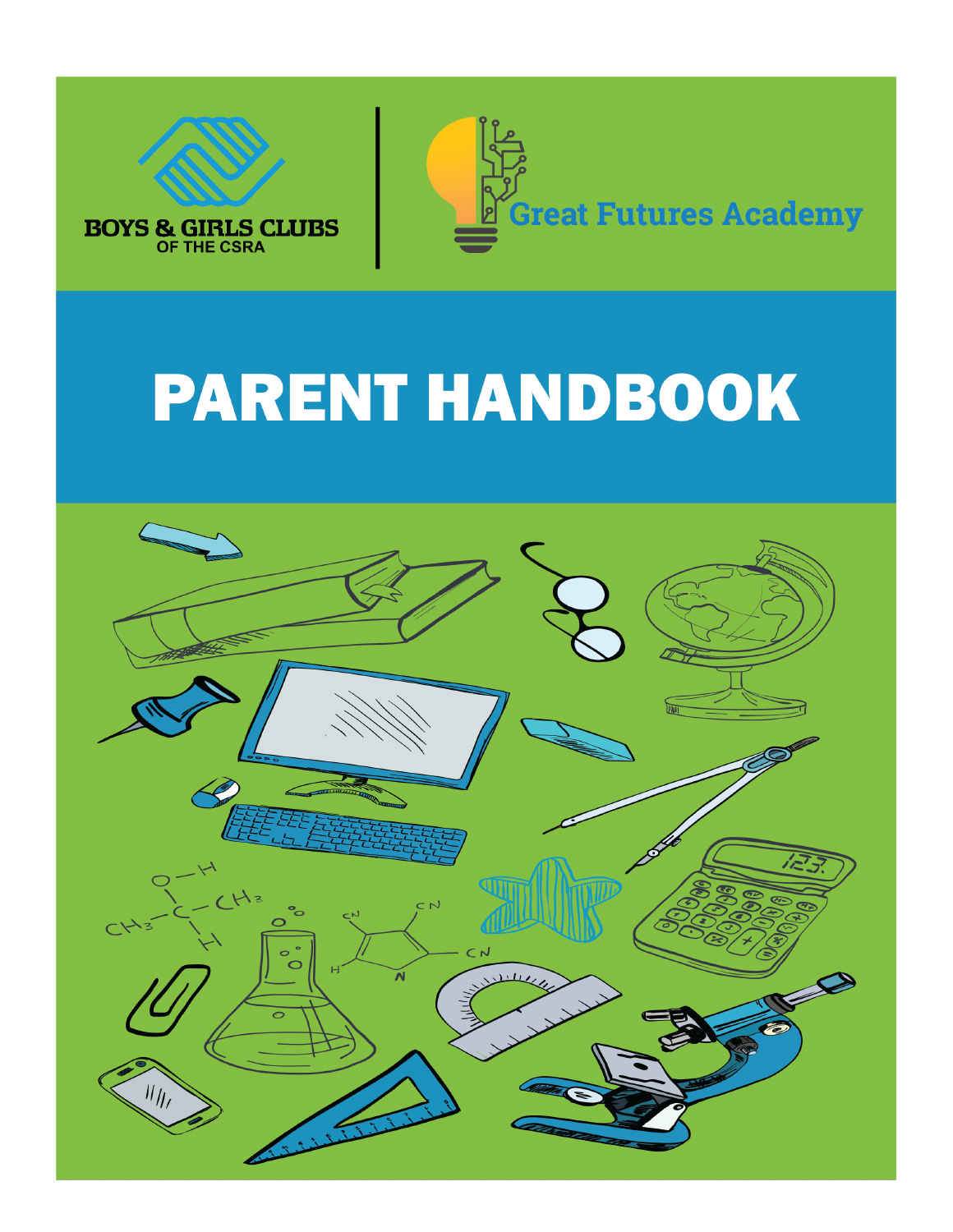#### OUR MISSION:

To inspire and enable all young people, especially those who need us most, to reach their full potential as productive, responsible and caring citizens.

#### PROGRAM FEES FOR AFTER SCHOOL PROGRAM:

Annual Registration and Weekly Program Fees vary by site- see website for pricing. For 21st CCLC Clubs only there is a \$25.00 annual membership fee per child which covers the current school term, beginning the first day of school in August and ending on the last day of summer camp. For scholarship assistance, please see Site directors.

#### REGISTRATION & ENROLLMENT REQUIREMENTS:

Registration is completed online at bgccsra.org for Boys & Girls Club sites and at *greatfuturesacademy.org* for Great Futures Academy sites. All supporting information and documentation must be completed prior to attendance.

Boys & Girls Clubs of the CSRA programs are open to students enrolled in grades K -12th, however, grades served vary by site (see website for details). Youth and parents may also self select into specialized programs such as sports leagues, art programs, STARS, and mentoring. Instructions for special program registration will be given in the Club by site directors as programs become available. In cases where there are limited spots for specialized programs, priority is given to students who meet two or more of the following criteria:

- Receives free/reduced-price lunch
- Is a grade or more behind his/her peers in math, reading and/or science
- Has been referred by school in need of extra assistance in math, reading and/or science
- Has been referred by school or other agency for behavioral reasons

Boys & Girls Clubs of the CSRA helps youth achieve academic success, good character and citizenship and healthy lifestyles. To do so, we align our after school program activities with topics covered in the regular school day and the Common Core Georgia Performance Standards. To help us better serve your child and to meet the reporting requirements that enable us to keep our membership fees low, Boys & Girls Clubs of the CSRA must have access to report cards/progress reports, IEP's or 504 Plans (if applicable), and permission to speak with classroom teachers for your child. All information is kept confidential and only report as a group (not by individual child).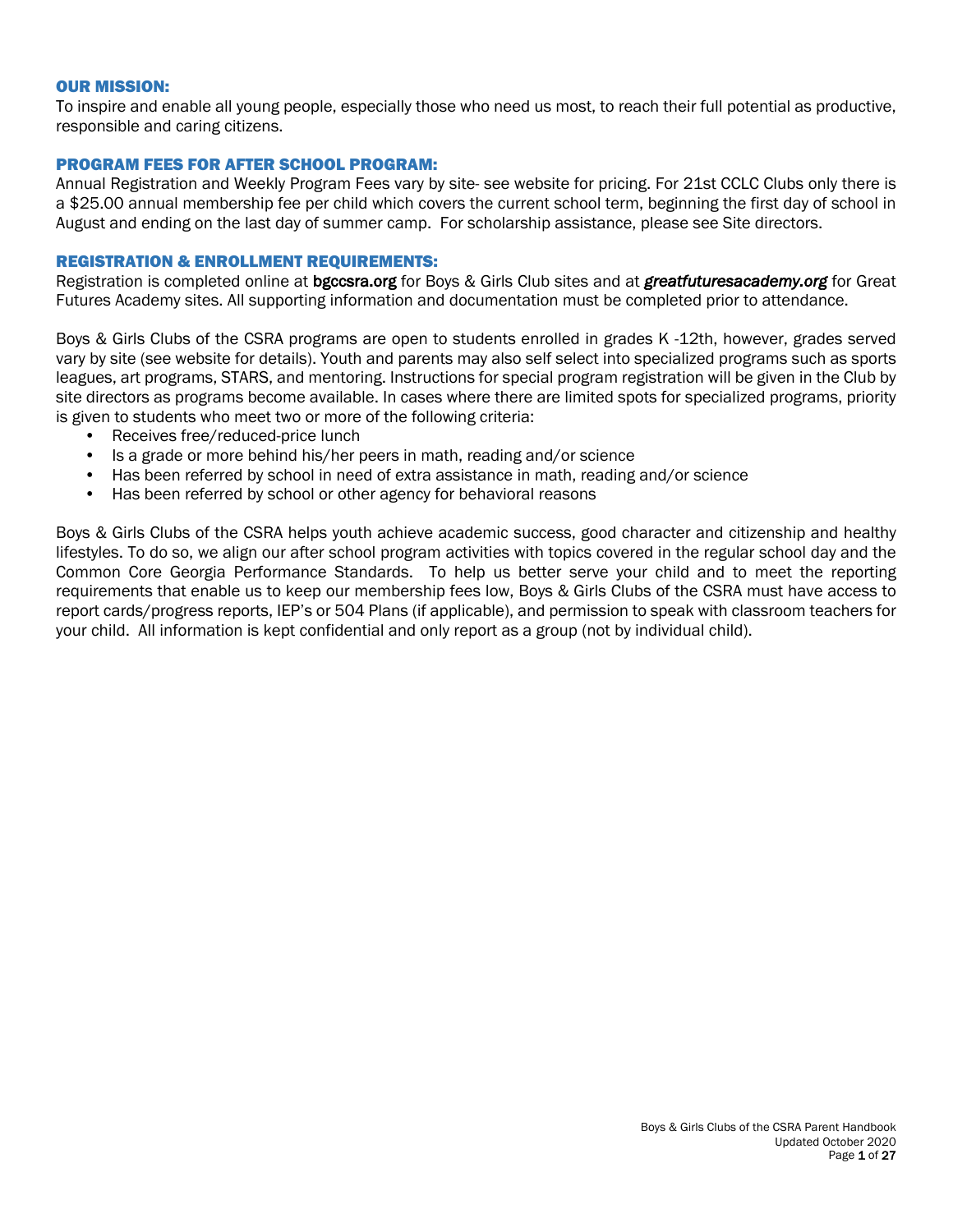#### DAYS WE ARE CLOSED:

On occasion, the Clubs will close early for special events or staff training. We will let parents know at least a week in advance of any closings. Any time the school districts close early or cancel school for inclement weather, Boys & Girls Clubs of the CSRA will also be closed. Our locations are also closed for:

- Labor Day
- Thanksgiving
- Christmas Eve & Christmas Day
- New Years Eve & New Years Day
- Dr. Martin Luther King, Jr. Day
- Spring Break
- July 4th Week

## HOURS OF OPERATION:

Clubs are open after school, Monday through Friday and all day on most school holidays. Hours and holiday schedules vary by site so see your local Site director or website for details.

## DROP OFF & PICK UP POLICY:

Your child must scan his/her Club card in at the front counter before entering into the program areas and scan out before leaving the Club. It is mandatory that all parents/guardians come into the Club to pick their child up. The exception is if you have signed a release form giving your child permission to walk to/from the Club. The Club will not be held responsible for any member who leaves the Club for any reason on his/her own. Only those who are noted on your child's application as "authorized" to pick up will be allowed to sign out your child. Identification may be requested by the Club staff in order to release members to individuals. Please make sure that you keep your authorized pick up and contact information up to date with the Club. Parents who do not pick their children up by closing will be charged a late fee of \$1.00 per minute past Club closing time.

## CLUB ATTENDANCE POLICY:

Boys & Girls Clubs are drop-in facilities; attendance is encouraged but not mandatory for members. If your child will not be attending for an extended period of time due to illness, vacation, or other circumstances, please let us know. Because many Clubs have waiting lists, your child's spot may be given away if they are not attending regularly and you have not communicated with the Site director.

#### ILLNESS POLICY:

Out of concern for our members and staff, if your child is sick or contagious, he/she will not be allowed to come to the Club. If your child becomes sick while at the Club, the parent or guardian will be notified to pick him/her up.

#### MEDICAL EMERGENCY PROCEDURES:

Boys & Girls Clubs do not administer or supply members with medical treatment, medicine, shots, etc. If your child must take medicine while attending the Club, the parent/guardian or the child must administer the medication. The Club will not be responsible for lost or stolen medicine. If an emergency or accident occurs while at the Clubs, the staff will make every effort to contact the family by phone with the phone numbers that have been provided to us during registration. If no one can be contacted and medical treatment must be provided, the Site director will notify emergency medical services. Please update emergency contact information anytime you have a change.

## SAFETY PROCEDURES:

All staff are trained in emergency response to severe weather and crisis management situations.

In the event of unforeseen inclement weather during the day, Boys & Girls Club sites will be closed in accordance with their county's school closings. Evacuation plans are posted at all facilities. All Boys & Girls Clubs sites conduct monthly safety drills for evacuation, tornados, hurricanes, fire, and lockdown. Should inclement weather or an emergency closing occur during program hours, staff will notify parents of closings. For current information during inclement weather or emergency situations; parents may call the Club directly, call the administrative office at 706.504.4071, check the website at www.bgccsra.org or Facebook at www.facebook.com/bgccsra.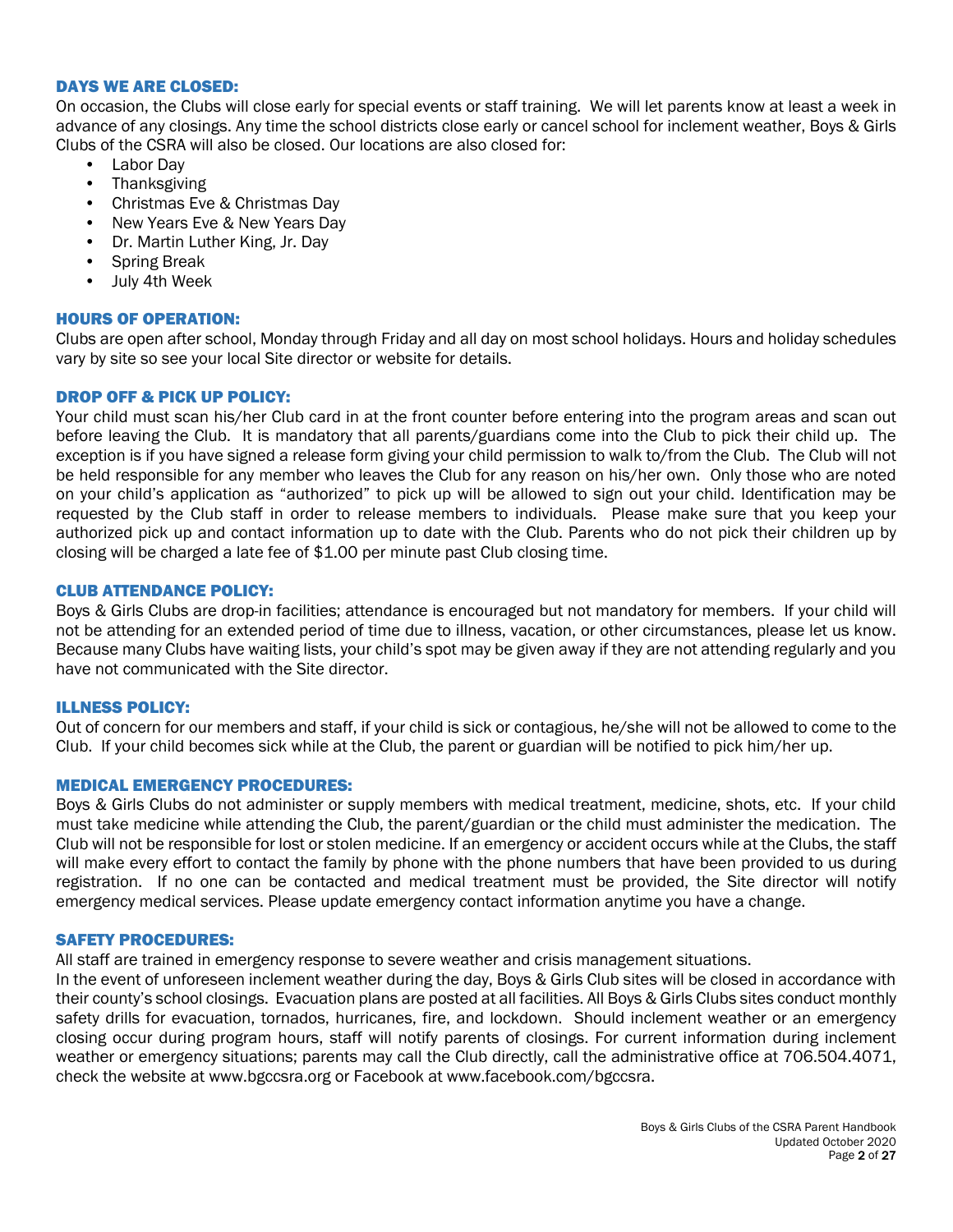#### STAFF SUPERVISION:

An adult staff member is assigned to each program area. There may be additional volunteers during the day that will assist the staff in their program areas. At no time will a child be left unsupervised while in our facility or on a planned field trip. At no time will a child be left alone with a volunteer. All volunteer activities are monitored by staff.

#### TELEPHONE USAGE:

Club members will only be able to use the phone if there is an emergency. Club members are encouraged not to bring cell phones in the Clubs. The Boys & Girls Club is not responsible for any loss, broken or stolen phone.

#### TECHNOLOGY POLICY:

Boys & Girls Clubs provides access to technology through the use of computers in our programs. The primary purpose of our technology program is to prepare youth for the future and to provide educational opportunities. We take every step necessary to ensure internet safety precautions are taken. Students are only allowed to visit appropriate websites and are monitored by staff. File sharing of copyright music or any other document is illegal and members will not be permitted to use the system for such activity. Boys & Girls Club will not be responsible for any electronic devices brought into the Club.

#### HARASSMENT & ABUSE POLICY:

Harassment on the basis of race, color, religion, sex, age, national origin, disability, marital status, veteran's status, sexual orientation, or other protected status is defined as conduct which has the purpose or effect of unreasonably interfering with an individual's work performance or creating an intimidating, hostile, or offensive work environment. It is our policy to provide at all times, an environment free of harassing conduct, better enabling us to focus on and fulfill the mission of the Club. Boys & Girls Clubs of the CSRA will not tolerate any form of harassing conduct that is based upon an individual's race, color, religion, sex, age, national origin, sexual orientation, disability or marital status. The term harassing conduct also includes sexual advances, requests for sexual favors and other conduct of sexual nature. Any employee violating this policy will be subject to corrective action, up to and including dismissal/termination of employment. The policy applies to all employees and participants of the Club. Any employee, including any supervisor or agent, who is found to have engaged in harassing conduct will be subject to appropriate discipline, up to and including dismissal/termination of employment. All employees have a duty to report any harassing conduct experienced or observed. In the event an employee or participant suspects harassing conduct of any type, Boys & Girls Clubs has an open door policy and encourages employees and participants to share their questions, concerns, suggestions or complaints with someone who can address them properly. In most cases, an employee's supervisor is in the best position to address an area of concern. However, if an employee or parent is not comfortable speaking with the Club supervisor or is not satisfied with the supervisor's response, they are encouraged to speak with someone in the Human Resources Department or anyone in management whom they are comfortable approaching. Supervisors and managers are required to report suspected violations of the Code of Conduct to the Executive Director who has responsibility to investigate and resolve all reported violations. If the complaint is against the Executive Director, it should be reported to the Board President. For participants, concerns should be brought to any staff member with whom they feel comfortable expressing their concerns. Staff members are required to communicate concerns to their supervisor and/or a member of management. Concerns of participants and/or parents follow the same investigation process. All Club employees are required by law (Georgia Code) to report all suspected cases of child abuse as mandated reporters. Child abuse is any act or omission or commission that endangers or impairs a child's physical or emotional health and development. The act of inflicting injury or allowing injury to result, rather than the degree of injury, is the determinant for intervention. Club staff follow specific procedures including clarifying with student, notifying supervisor, and notifying authorities.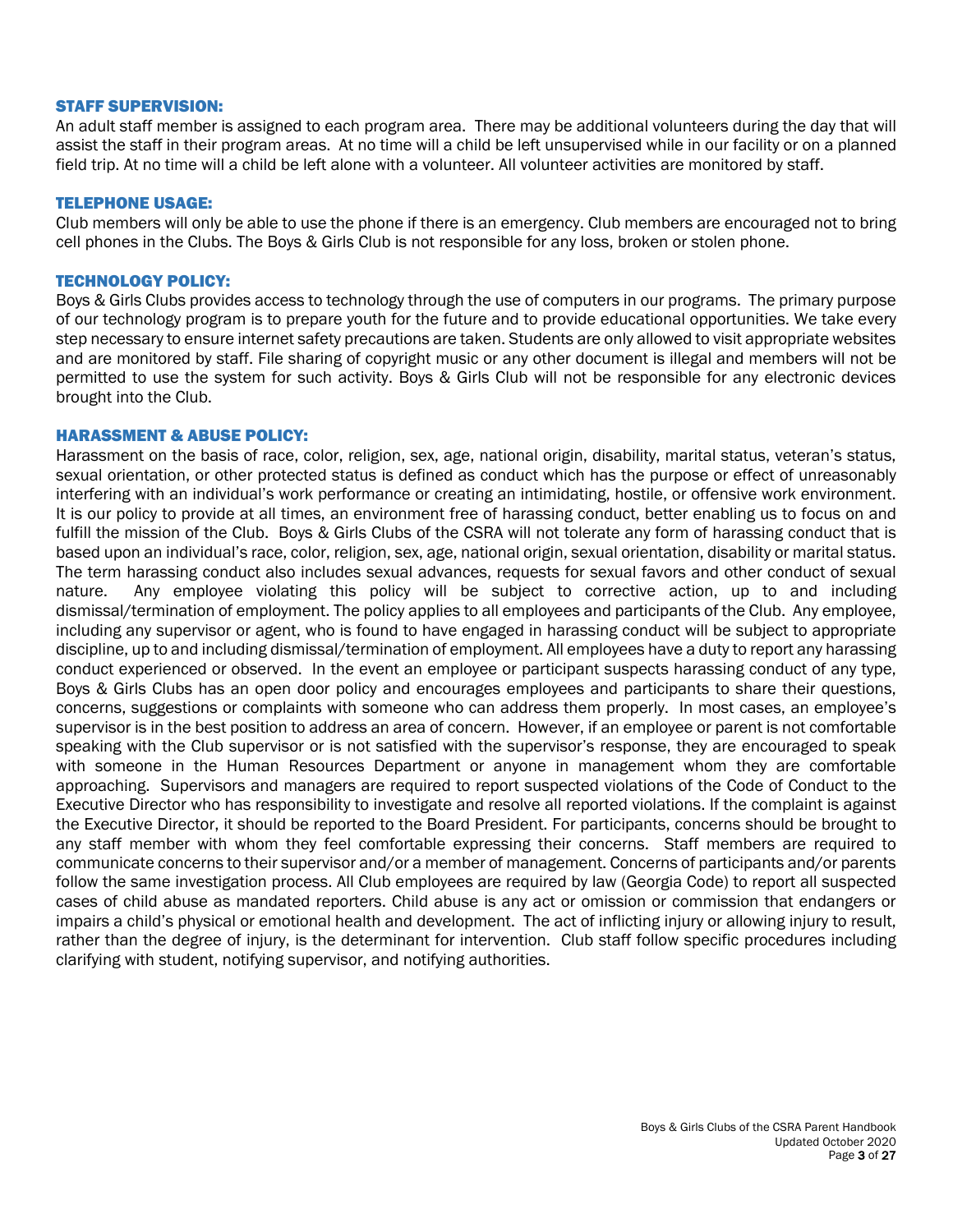## ANTI-FRAUD POLICY

The purpose of this policy is to provide guidelines and controls to aid in the prevention, deterrence, and detection of fraud, theft, waste, or abuse against the Boys & Girls Clubs. This policy expands upon the Boys & Girls Clubs Employee Ethics, Standards of Conduct, and Conflict of Interest policy and outlines more specific responsibilities and expectations related to fraud. This policy applies to all Boys & Girls Clubs of The CSRA employees, volunteers, and contractors (business associates). The Boys & Girls Clubs of The CSRA's policy is to promote consistent, legal, and ethical organizational behavior by:

- Assigning responsibility for reporting fraud, theft, waste, or abuse
- Providing guidelines to conduct investigations of suspected fraudulent behavior
- Making anti-fraud awareness training available annually

Fraud is defined as an intentional deception designed to obtain a benefit or advantage or to cause some benefit that is due to be denied. Examples of fraud include:

- Any dishonest or fraudulent act
- Impropriety in the handling or reporting of money or financial transactions
- Forgery or alteration of any document or account belonging to the Boys & Girls Clubs (checks, timesheets, invoices, contractor agreements, bid documents, purchase orders, electronic files, and other financial documents)
- Forgery or alteration of a check, bank draft, or any other financial document
- Financial report misrepresentation
- Misappropriation of funds, securities, supplies, inventory, or any other asset (including furniture, computers, fixtures, or equipment)
- Authorizing or receiving payments for hours not worked
- Disclosing confidential and proprietary information to outside parties
- Accepting or seeking anything of material value from contractors, vendors, or persons providing services/materials to the Boys & Girls Clubs that may be construed to be an attempt to influence the performance of an employee's official duty in the scope of employment for the Boys & Girls Clubs
- Destruction, removal, or inappropriate use of records, furniture, fixtures, and equipment

Theft is defined as the act of taking something from someone unlawfully. An example of theft would include: Taking home a printer belonging to the organization and keeping it for personal use.

Waste is the loss or misuse of District resources that results from deficient practices, system controls, or poor decisions. An example of waste is: Not taking advantage of available early bird conference registration discounts.

Abuse is the intentional, wrongful, or improper use of resources or misuse of rank, position, or authority that causes the loss or misuse of resources, such as tools, vehicles, computers, copy machines, etc. An example of abuse would be: Using organization equipment or supplies to conduct personal business.

## RESPONSIBILITY TO REPORT SUSPECTED FRAUD

Each employee is required to report any suspected fraud, theft, waste, or abuse or other dishonest conduct to the BGCA Chief Executive Officer or the Organization's Compliance Officer. Unit Directors do not have the authority to determine the merits of a report of suspected fraud; the Chief Executive Officer makes this determination after an internal investigation has been completed. The identity of an employee or complainant who reports suspected fraud will be protected to the full extent allowed by law. Suspected improprieties and/or misconduct concerning an employee's ethical conduct should be reported to the Chief Executive Officer. All employees are responsible for the detection and prevention of fraud, misappropriations, and other irregularities. Each Administrator shall be familiar with the types of improprieties that might occur within his or her area of responsibility, and be alert for any indication of fraud. Any fraud that is detected or suspected must be reported immediately to the Chief Executive Officer, who shall order an internal investigation. All employees will be held accountable to act within the organization's code of conduct. The Boys & Girls Clubs will not tolerate any type of fraud, theft, waste, or abuse.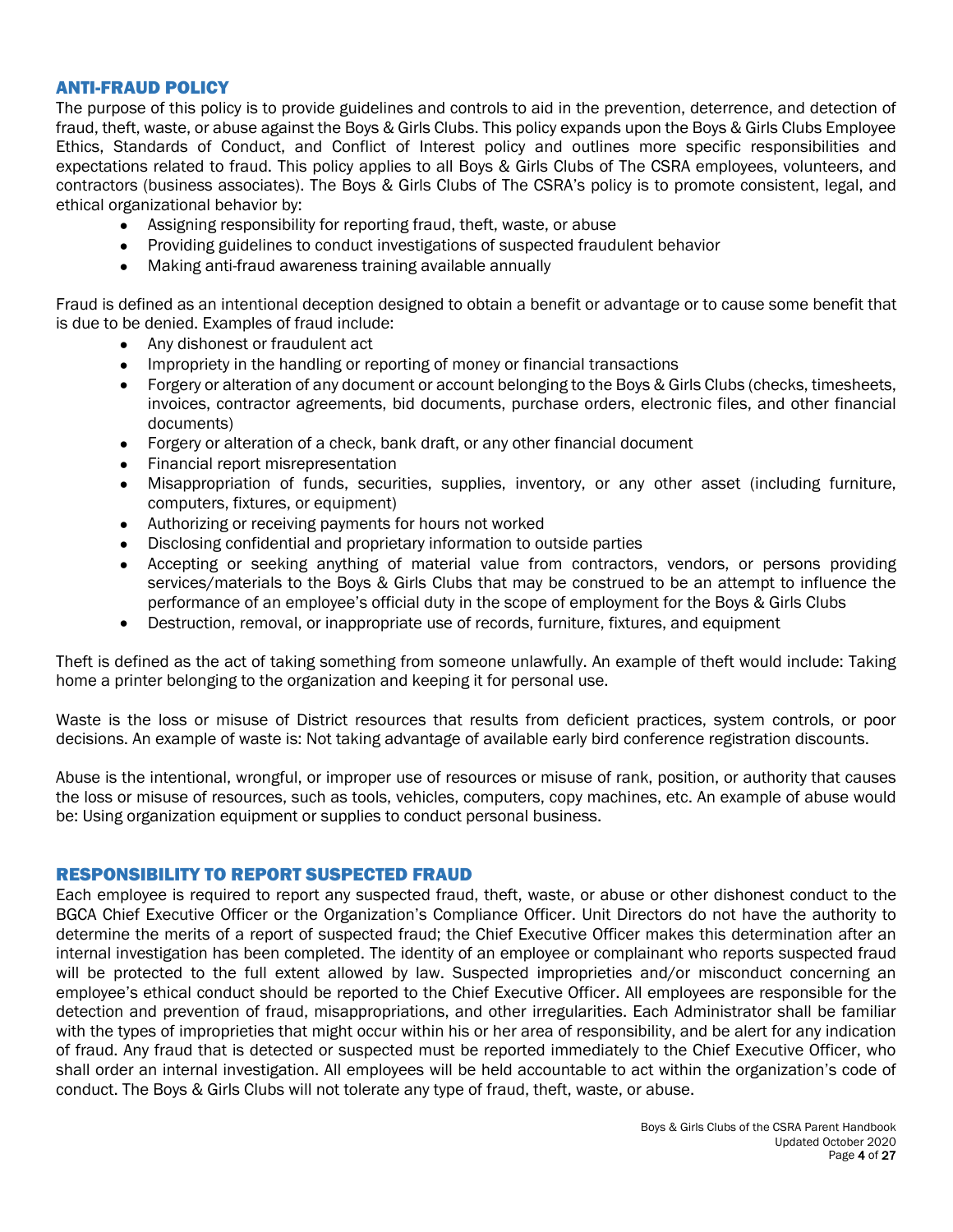## GUIDELINES FOR HANDLING A REPORT OF SUSPECTED FRAUD, THEFT, WASTE, OR ABUSE

Whether the initial report is made to the Unit Director, the Operations Director, and/or the Chief Executive Officer, the reporting employee/individual should receive the following instructions and information:

- Do not contact the suspected individual in an effort to determine facts or demand restitution
- Allow the Chief Executive Officer to order an internal investigation be conducted. Do not further investigate the allegations
- Observe strict confidentiality. Do not discuss the case, facts, suspicions, or allegations with anyone unless specifically asked to do so by the Chief Executive Officer
- Retaliation will not be tolerated. BGCA will not tolerate any form of retaliation against individuals providing information concerning fraud or suspected fraud
- Every effort will be made to protect the rights and the reputations of everyone involved, including the individual who in good faith alleges perceived misconduct as well as the alleged violator(s)
- The identity of an employee or other individual who reports a suspected act of fraud will be protected as provided by this policy

Responsibility of Compliance Officer: Under the direction of the Board of Directors, the Compliance Officer, or any other designated investigator shall document the allegation and conduct an investigation. If the investigation substantiates the allegation of fraud, appropriate corrective action will be taken according to BGCA policy. The Compliance Officer or other designed investigator shall make every effort to protect the rights and the reputations of everyone involved in a report of suspected fraud, including the individual who in good faith alleges perceived misconduct, as well as the alleged violator(s).

Quarterly Compliance Report: Investigated incidents of suspected fraud shall be reported to the BGCA Board of Directors on a quarterly basis. The Compliance Report shall include: whether the report was from an employee, the outcome of the investigation, and the corrective action taken.

Violations and Corrective Actions: Employees who violate the Anti-Fraud policy and procedures will be subject to corrective action up to and including termination in accordance with BGCA's

Progressive Discipline Policy: An employee who has engaged in any form of fraud, waste, or abuse, suspects or discovers fraudulent activity and fails to report his or her suspicions as required by this policy, or intentionally reports false or misleading information is subject to such corrective action up to and including termination. In addition, corrective action may be taken as provided by this policy against an employee who makes a report alleging fraud in bad faith. Failure to comply with any part of this policy by a Contractor (Business Associate) could result in cancellation of the business or other relationship between the entity and the Boys & Girls Clubs. When appropriate, the Chief Executive Officer or the designee will also report the violation(s) to federal, state, and/or local law enforcement agencies.

Anti-Fraud Awareness Training: BGCA Operations Director will conduct employee training and/or provide training materials to the Unit Directors during in-services and/or staff meetings on an annual basis.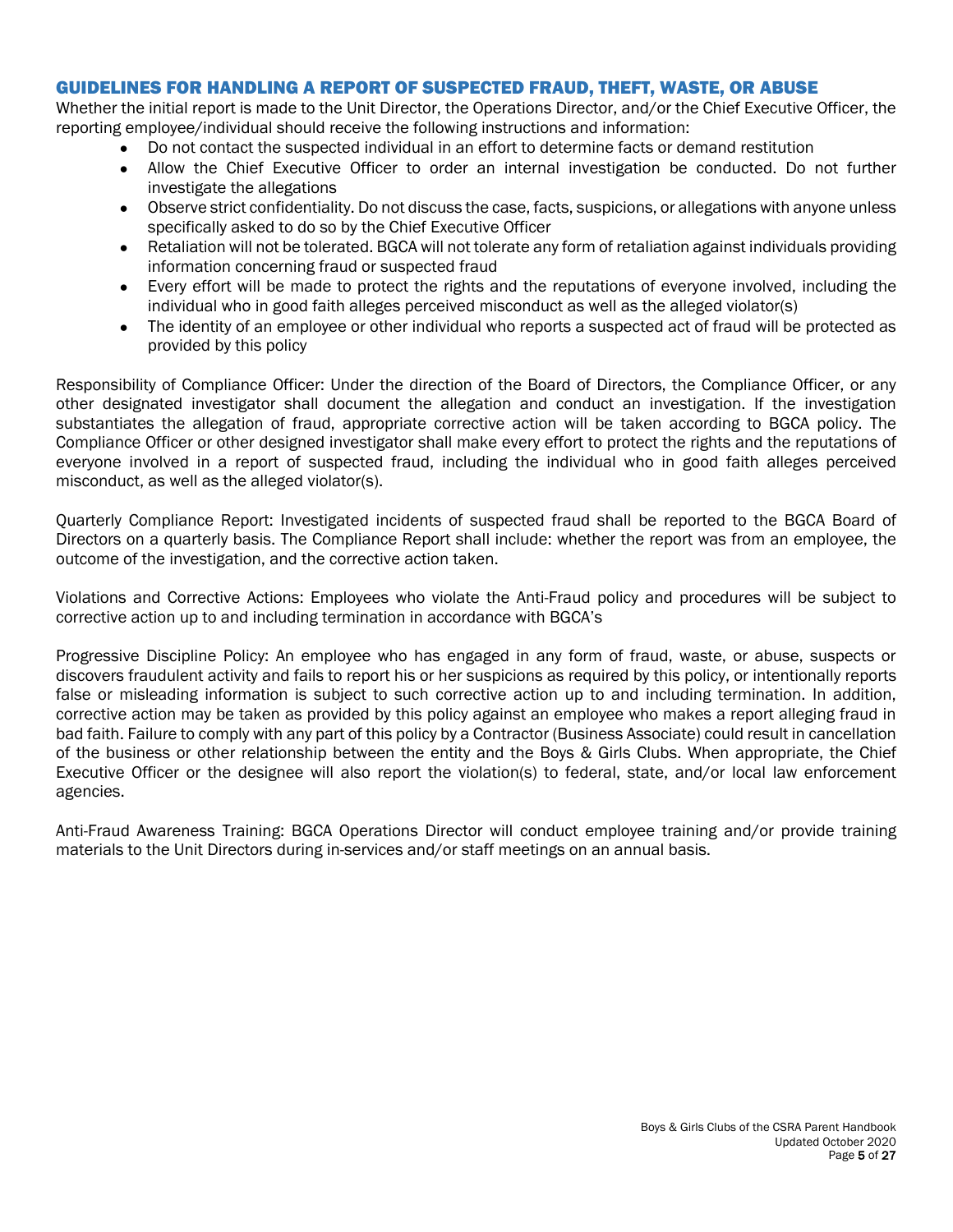#### EMERGENCY PREPAREDNESS PLAN

#### SOFT LOCKDOWN (HEIGHTENED STATE OF SECURITY/ PREVENTATIVE LOCKDOWN PROTOCOL): Description-

The soft Lockdown Protocol is a preventative measure used when conditions indicate that a higher than normal threat is present on or near the campus. This might be implemented for the following situations:

- A fight involving numerous individuals, gangs, or weapons.
- Implementation of a lockdown by another school in the system or local area.
- An intruder or suspicious person on campus.
- The presence of a disruptive, potentially violent, or unstable person on campus.
- Major crime or police chase near school.
- Report of a firearm on campus.
- Dangerous animal on or near campus.
- Information received that indicates the possibility of a weapons assault on campus.

## RESPONSES:

- Director will announce that a Soft Lockdown is being implemented. Areas without intercoms should be notified in the most appropriate manner (bullhorn, phone, messenger, radio, etc.)
- All students will be kept in program areas with the doors locked.
- Staff without classes will monitor areas for students not in class. Students will be immediately sent to their appropriate area.
- Staff without classes will limit access to their workspace and report any suspicious activity to the Director.
- Teachers will not allow students to leave class unless approved by the Director
- Personnel and activities outside the building may be required to move inside.
- In the classrooms, teachers will explain the soft lockdown protocol to the students. They will explain that this is a heightened security procedure and there is no imminent danger.
- Staff will not open doors for anyone unless cleared by the administration.

## HARD LOCKDOWN (ACTUAL CRISIS RESPONSE):

- Description- A hard lockdown is used when an actual crisis has occurred. A hard lockdown might be implemented for the following situations:
- Shots being fired on or near the club.
- Threats involving weapons of mass destruction that have the potential for immediate danger to those at the club site.
- A stabbing or other violent act the club.
- An explosion near, but not on-site.
- A hostage situation or an armed barricaded subject on or near the club.
- Natural disasters or hazardous materials incidences.

## RESPONSES:

- The director will announce that the hard lockdown is being implemented.
- Teachers lock their doors and ask students to move away from windows and to sit on the floor.
- If possible, staff without classes will monitor the halls for students not in class. If safe, students will go to their classes. If not safe, students will go to the nearest classroom.
- Staff who are engaged in outside activities will determine as quickly as possible if it is safer to return to the building or to leave campus. If the decision is to leave club, the administration will be notified of the location and the number of people evacuated. A list of names of the evacuees will be prepared as soon as possible.
- In the classrooms, teachers will explain the hard lockdown protocol to the students. They will tell the students that an apparent crisis situation has developed. They will advise students to remain quiet and review emergency evacuation procedures with them.
- Students will not be allowed to leave the room unless approved by the Director.
- Teachers will not open the door for anyone unless it is a staff member that they recognize by sight or voice.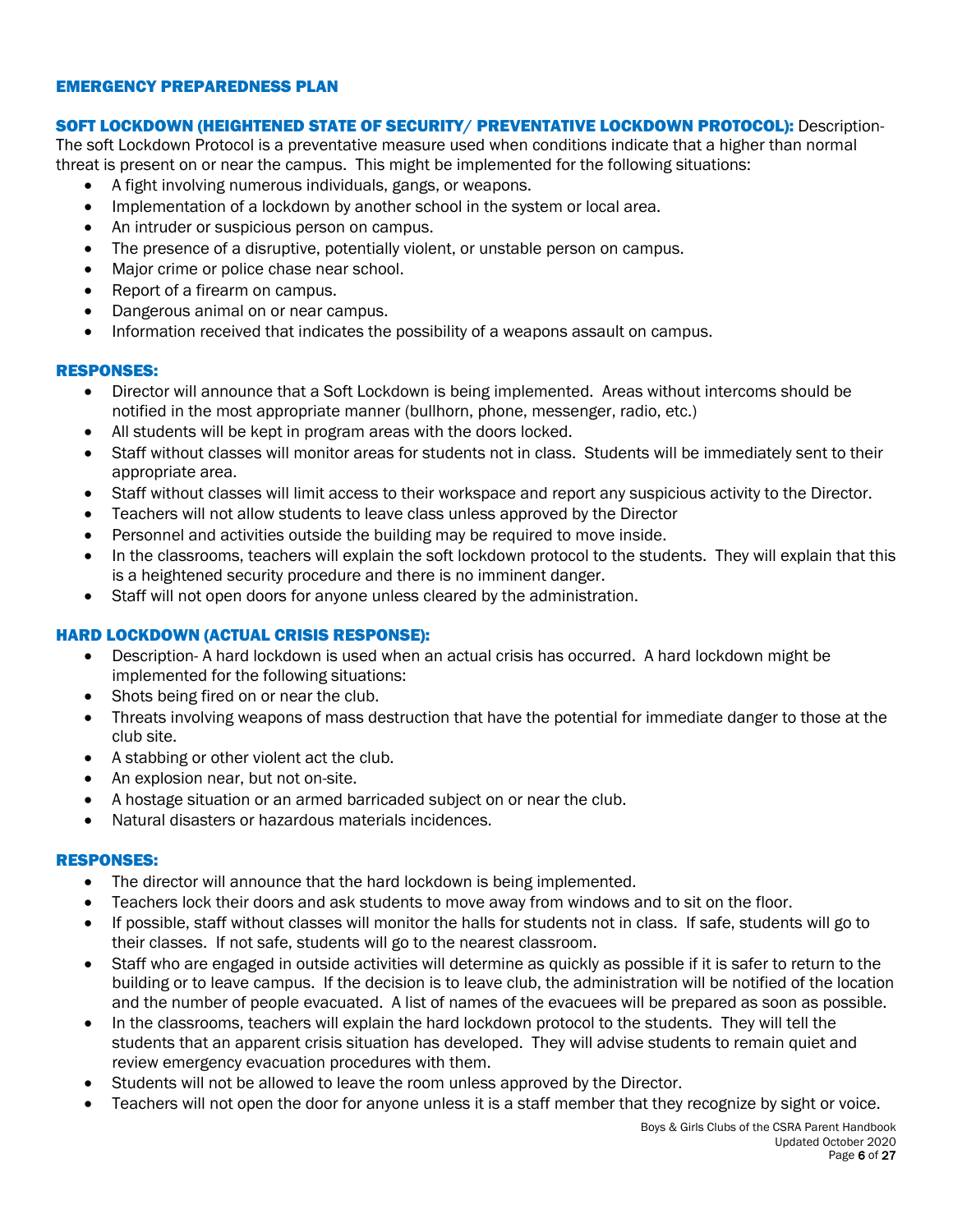• Cell phones, microphones, walkie-talkies, pagers, portable radios, or any device that transmits radio waves will not be used! Energy transmitted from radio waves is capable of detonating explosives.

# CODE BLUE (RETURN TO NORMAL OPERATIONS PROTOCOL):

- Description- The Code Blue Protocol will be used when:
	- o There is no indication that an above normal level of danger exists.
	- o Further measures, such as evacuation, will not be necessary.
	- o It is possible for the club to return to normal functioning.
- Signal- "Staff: The situation has been resolved. Please return to routine activities."

## RESPONSES:

The Director will announce that Code Blue Protocol is in effect.

The Director may give an explanation of why the hard lockdown or soft lockdown was implemented. This may help to prevent inaccurate rumors.

Depending on the situation, the Director may want to confer with administrative personnel regarding statements to be sent home to the parents or to be presented to the media.

## BOMB THREAT AND EXPLOSION PROCEDURES:

- As in all threatening situations, the direct responsibility of all personnel is student safety. Control of the bomb status situation is the responsibility of the local safety officials. A bomb threat is defined as the possibility that an explosive device is present in the school or on the campus and the potential exists for an explosion. Threats may be received by phone, e-mail, facsimile, mail, package, in person, or any other manner of notification.
- Upon receiving a threatening phone call, the person taking call will:
- Record the time the call was received, the date, and the number of the line on which the call was received.
- Obtain as many details as possible. DO NOT HANG UP!
- Refer to bomb threat check list. All staff members with phones have copies of the check list. A copy of the check list is in the appendix of this document.
- While still on the phone, attempt to get the attention of someone else in the office so that an administrator can be notified immediately.

# ADMINISTRATIVE RESPONSIBILITIES:

- Call 911 on another line. Tell them the names of the evacuation and reunification sites.
- Call the telephone company's annoyance tracing center at 780-2969, dial 0, and ask for a supervisor to expedite the process.
- Decide the evacuation site to be used.
- Signal- "Teachers and staff, please proceed with an extended evacuation to (name of evacuation site). "Please turn off and do not use any cell phones, microwaves, walkie-talkies, two-way radios, pagers, or any other device that emits radio waves."
- Notify the administrative office.
- Monitor building to make sure that it has been cleared.
- Do not search the building until law enforcement arrives, although staff should report anything unusual as they exit the building.
- Law enforcement will determine the legitimacy of the call.
- If law enforcement determines the legitimacy of the call, three outside agencies are available to collaborate with local law enforcement:
	- § GBI Bomb Disposal Unit (Mike Clayton) (800) 282-8746
	- Warner Robins AFB Bomb Squad—only if a suspicious package is found
	- Ft. Stewart Bomb Squad—only if a suspicious package is found
- Director or designee familiar with the building conducts the search assisted by emergency personnel.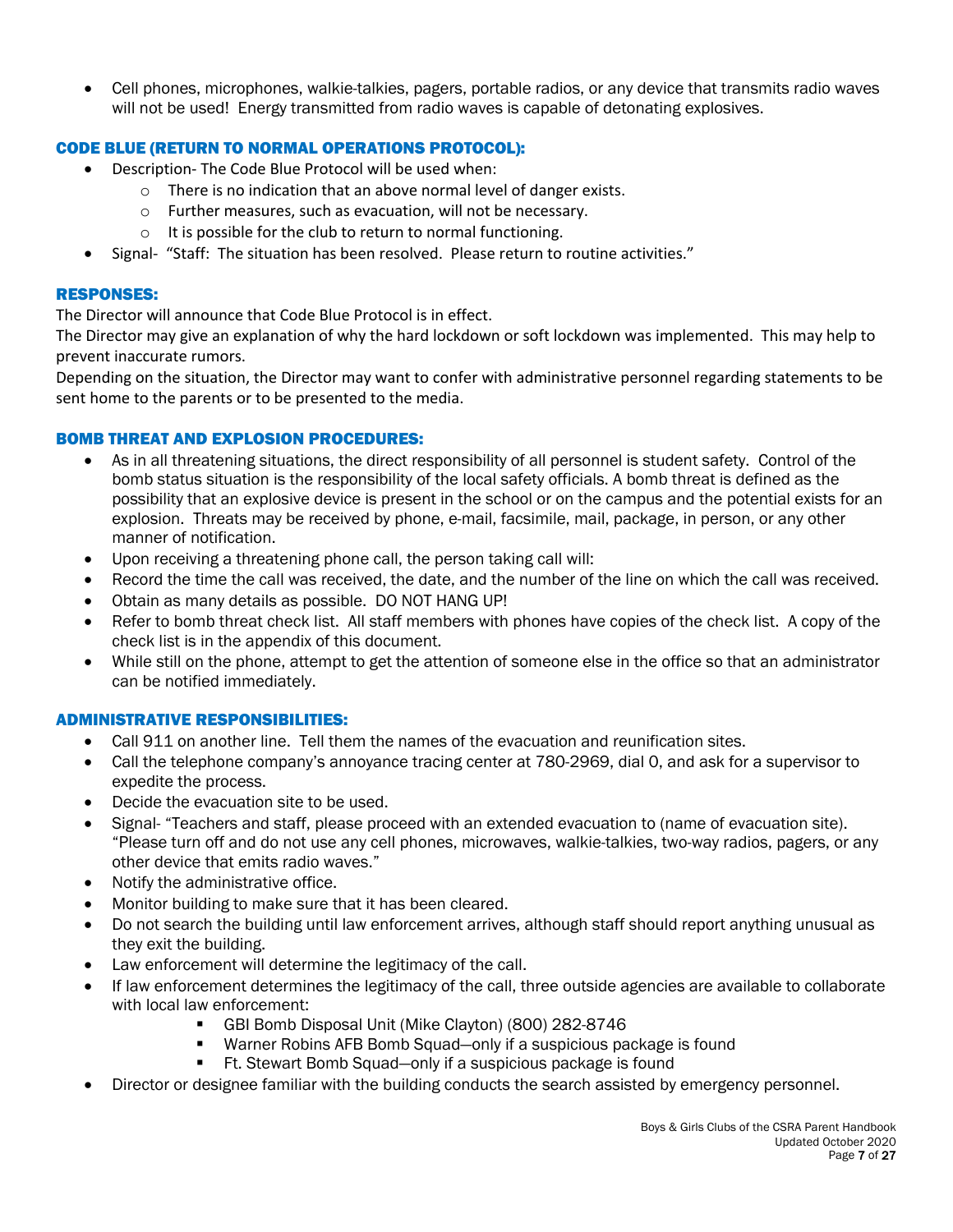#### STAFF RESPONSIBILITIES:

- After the evacuation announcement, proceed immediately with the evacuation to the announced site. Follow the evacuation protocol.
- During the evacuation avoid all cars and parking areas.
- DO NOT USE CELL PHONES, PAGERS, RADIOS, MICROWAVES, OR ANY DEVICE THAT OPERATES ON RADIO FREQUENCIES. TURN THEM ALL OFF!
- In leaving the building be alert for any suspicious item. If you notice something, report it, but do not touch it or disturb it in any manner. Suspicious packages may include:
- Lumps, bulges, or protrusions.
- Lop-sided or heavy-sided appearance.
- Handwritten addresses or labels from companies with incorrect information or address components.
- Excess postage or a small package or letter indicates that the package was not processed by the post office.
- No postage or hand-canceled postage.
- Handwritten notes (ex. "to be opened in the privacy of ...")
- Improper spelling of common names, places, or titles.
- Generic or incorrect titles.
- Leaks, stains, or protruding wires, strings, tape, etc.
- In exiting the building students will take only personal items with them that are in their immediate possession. No student will be allowed to go back in search of possessions.
- Staff will take their roll book and a copy of the club safety plan with them to the evacuation site.
- At the site, staff will report all students for whom they cannot account to the Director or the evacuation site coordinator.
- Remain at the evacuation site until an administrator announces that it is safe to return to the building or you are instructed to go to the Family Reunification Site.
- If transported to a reunification site, follow the Family Reunification Protocol.
- Be alert to the potential for secondary explosive devices.

## EXPLOSION PRIOR TO EVACUATION:

- Instruct students to take cover under desks or tables.
- Preferred position: kneeling on floor, face down, hands covering head.
- Remain in this position until flying debris stops
- Assess medical condition of injured, provide first aid as possible, and await instruction from administration or emergency personnel.
- Be alert to the possibility of secondary explosives.
- Check attendance if the group was not together at the time of the explosion.

## INTRUDER PROCEDURES:

- The presence of an intruder or suspicious person on campus represents a potential danger to the safety of students and staff. An intruder or suspicious person is alien to the school environment and is uninvited and unwelcome.
- The signal, if any, will vary according to the degree of potential danger as assessed by the Director and the administrators. Announcements may be:

#### SIGNAL-

"Staff, please lock your doors. We are having a soft lockdown." "Staff, please lock your doors. We are having a hard lockdown." "Staff, please evacuate to (name of site)."

## PREPAREDNESS, PREVENTION, AND ROUTINE PROCEDURES:

• Free access to the building is restricted by having as few doors as possible unlocked from outside.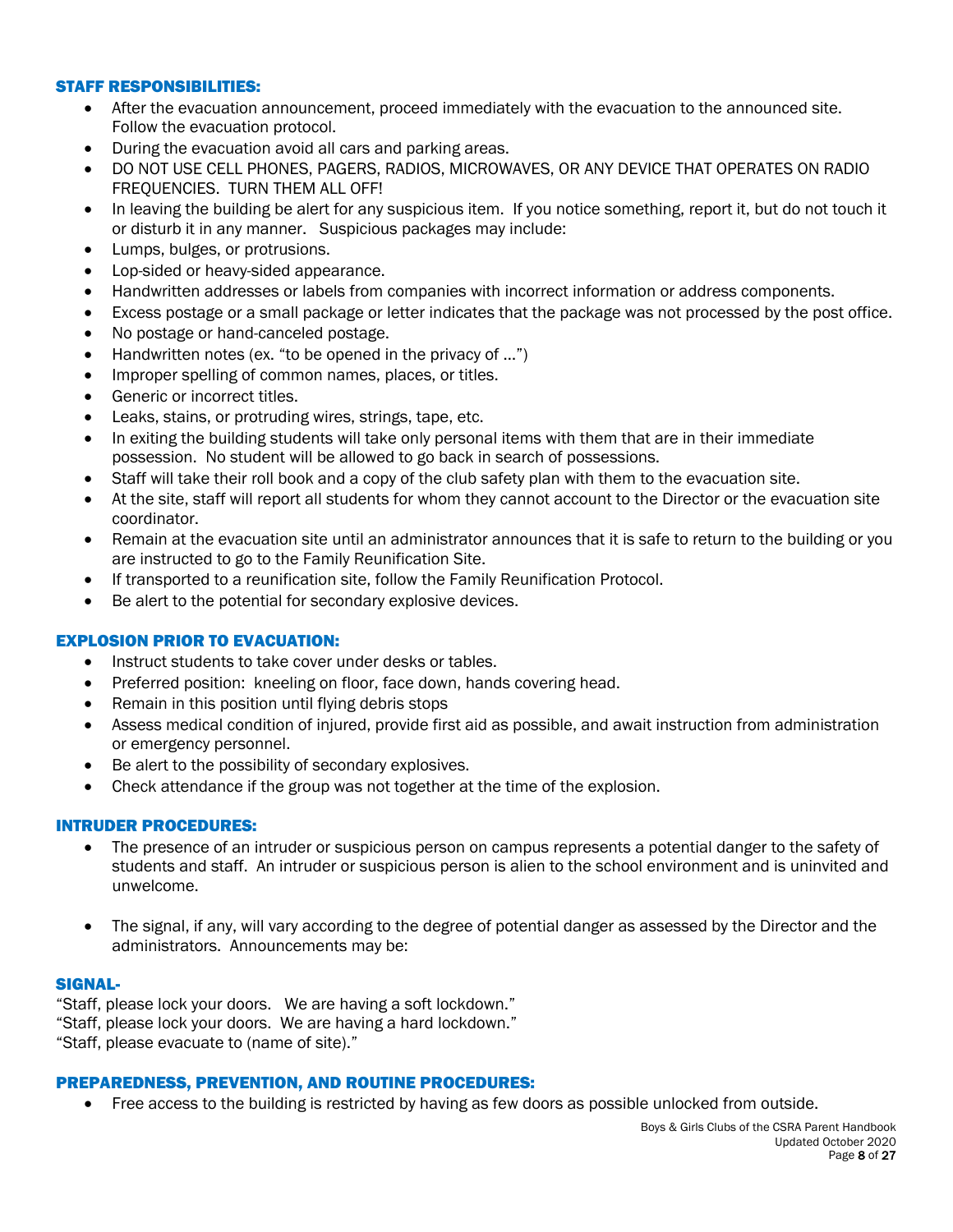- On locked outside doors, signs direct visitors to the main entrance and office.
- All visitors are required to sign in and out in the main office and wear a visitor badge while in the building.
- Students and staff are discouraged from unlocking outside doors.
- BGC employees are encouraged to periodically check outside doors for security.
- Doors to remain unlocked are the main entrance doors and the doors to the gym.
- Approach any unidentified individual with caution, but in a non-threatening manner. Direct that person to the main office.
- If the person fails to comply, contact the office immediately giving a description of the individual, location of the intruder, and behavior exhibited.

#### ADMINISTRATIVE RESPONSIBILITIES:

- Monitor situations involving visitors. Intervene when situations appear to have the potential for violent or hostile confrontations.
- Involve the Operations Director as needed.
- Call the appropriate protocol if necessary.
- If necessary, call for more law enforcement.
- Notify the administrative office if necessary.

## STAFF RESPONSIBILITIES:

- Ask, in a non-threatening manner, if you can be of assistance to the individual.
- Help direct the individual to the main office by accompanying him or her to the office.
- If the unidentified individual becomes violent, hostile, or exhibits any irrational behavior, let the office know that immediate attention is needed at the location of the individual.
- If unidentified person is visibly armed with a weapon, seek protection in a nearby classroom and
- Immediately notify the office. Give the location of the individual at the time you noticed him or her. A staff member should not attempt to disarm anyone in possession of a weapon.

## FIRE AND FIRE DRILL PROCEDURES:

Signal- The speaker strobe device will transmit a siren alarm accompanied with a strobe light and a recorded message.

## ADMINISTRATIVE RESPONSIBILITIES FOR FIRE DRILLS:

- Sound the fire alarm for immediate evacuation.
- Monitor the halls for clearance and closed doors.
- Determine and record the time required for evacuation.
- Note any unusual situation or suggestion for evacuation improvement.
- Monitor the evacuation sites for distance from the building.
- Sound the alarm for students to return to program areas.
- Monitor students' return to program areas.
- Administrative Responsibilities for Fire Evacuations:
- Sound the fire alarm for immediate evacuation.
- Notify the Fire Department by calling 911. Provide essential details such as possible breaks in gas lines, electrical fires, or specific hazards.
- Notify the administrative office.
- Designate a staff member to meet the first responder and provide a set of master keys. This staff member will have a walkie-talkie.
- Account for all students and staff members after evacuation.
- Monitor evacuation distance and make adjustments as needed. If advised, evacuate to alternate evacuation site.
- Instruct those with cars parked in access areas to clear the way for emergency vehicles.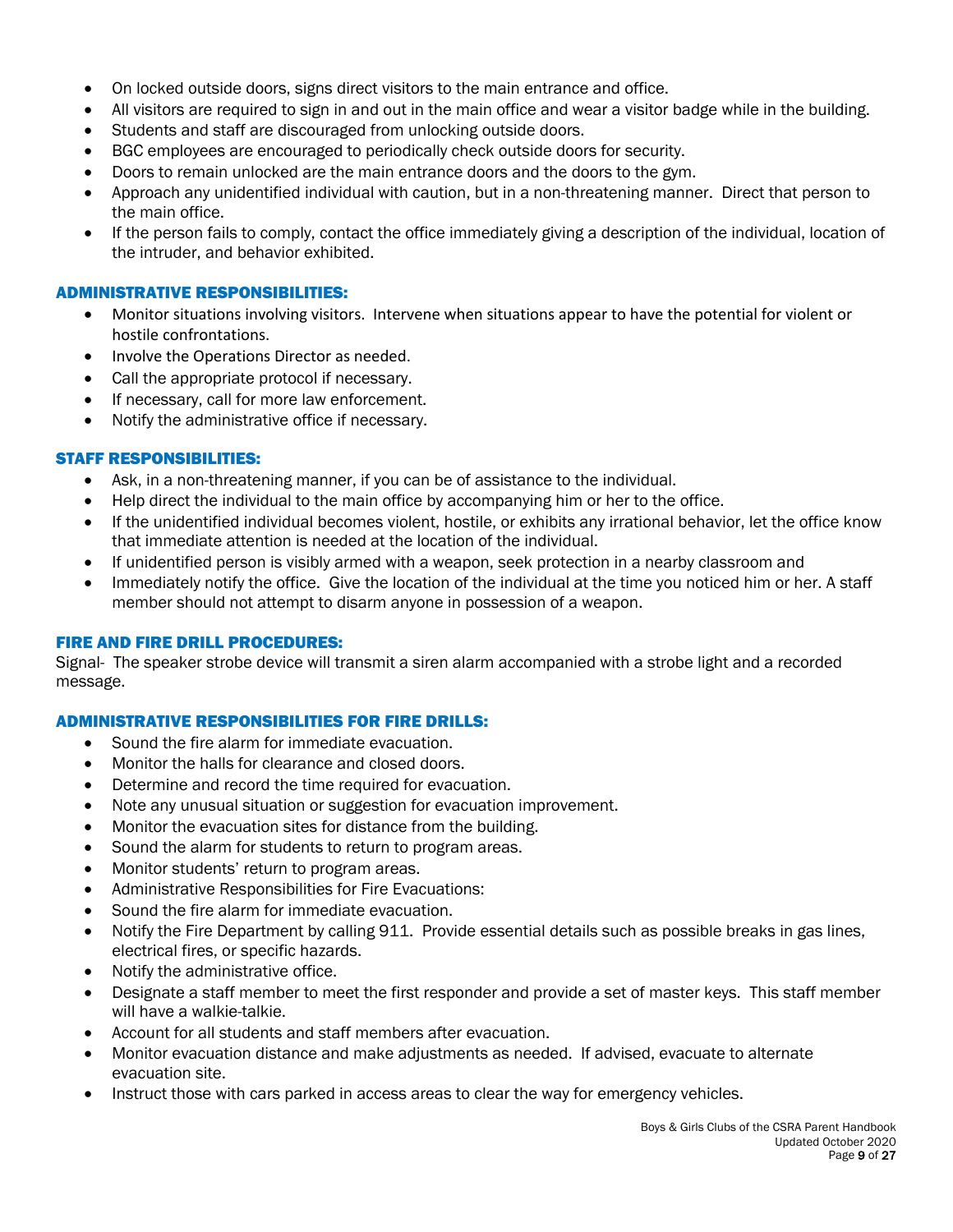- Compile a list of students for whom teachers cannot account.
- Assist the Firefighters as needed.
- Designate staff members to take emergency kits to the evacuation site.
- If building is unsafe for return, initiate Family Reunification Protocol.
- If instructed by Firefighters, contact gas and electric companies to turn off all utilities to the building.
- If the building is safe to return, sound signal for return to site.
- Assign duties to staff without classes.
- Staff Responsibilities for Fire Drills:
- Post an evacuation map in classroom. Prior to drill, instruct students on exit route.
- Take roll book to evacuation site and check attendance once you have reached your designated area.
- Close, but do not lock, doors as you leave.
- Instruct students to take only valuables out with them. Do not allow students to go to their cubbies to retrieve possessions.
- Check the room and be the last to leave.
- When outside, make sure students are a minimum of 300 feet from the building (the length of a football field).
- At the signal, return to your classroom.

## STAFF RESPONSIBILITIES FOR FIRE EVACUATIONS:

- When instructed, implement Evacuation Protocol.
- Take roll book to the designated evacuation site and check attendance once you have reached your designated evacuation area.
- Notify the administration of students for whom you cannot account.
- Close, but do not lock, doors as you leave. If you have a window in your room that opens, make sure it is closed.
- Turn off electrical or gas equipment.
- Instruct students to take only valuables out with them. Do not allow students to go to lockers or cubbies.
- Instruct first student in line to hold the exit door open for all other students.
- Send students with disabilities to the main office IF possible.
- Check the room and be the last to leave.
- Assure that students exit the building in a quiet and orderly manner.
- When outside, make sure students are a minimum of 300 feet from the building (the length of a football field).
- Return to your site ONLY if signaled to do so.
- Staff without classes will check with Director for assignments.
- Keep students out of areas that will be used for emergency vehicles.
- If the building is not safe to re-enter, follow Family Reunification Protocol when announced to do so.
- If the building is cleared for return, return your classrooms in an orderly manner. Check roll when you return to the club.
- You may attempt to extinguish a small fire with the fire extinguisher, however, leave large fires to professional Firefighters.
- Never attempt to extinguish any fire that might involve explosives or hazardous materials.
- Do not use water on electrical fires.

## SEVERE THUNDERSTORMS AND TORNADOES

Unlike hurricanes where there is usually advanced notice, severe thunderstorms and tornadoes can develop suddenly and without warning. Thunderstorms and tornadoes occur frequently in Georgia. The following definitions will be used: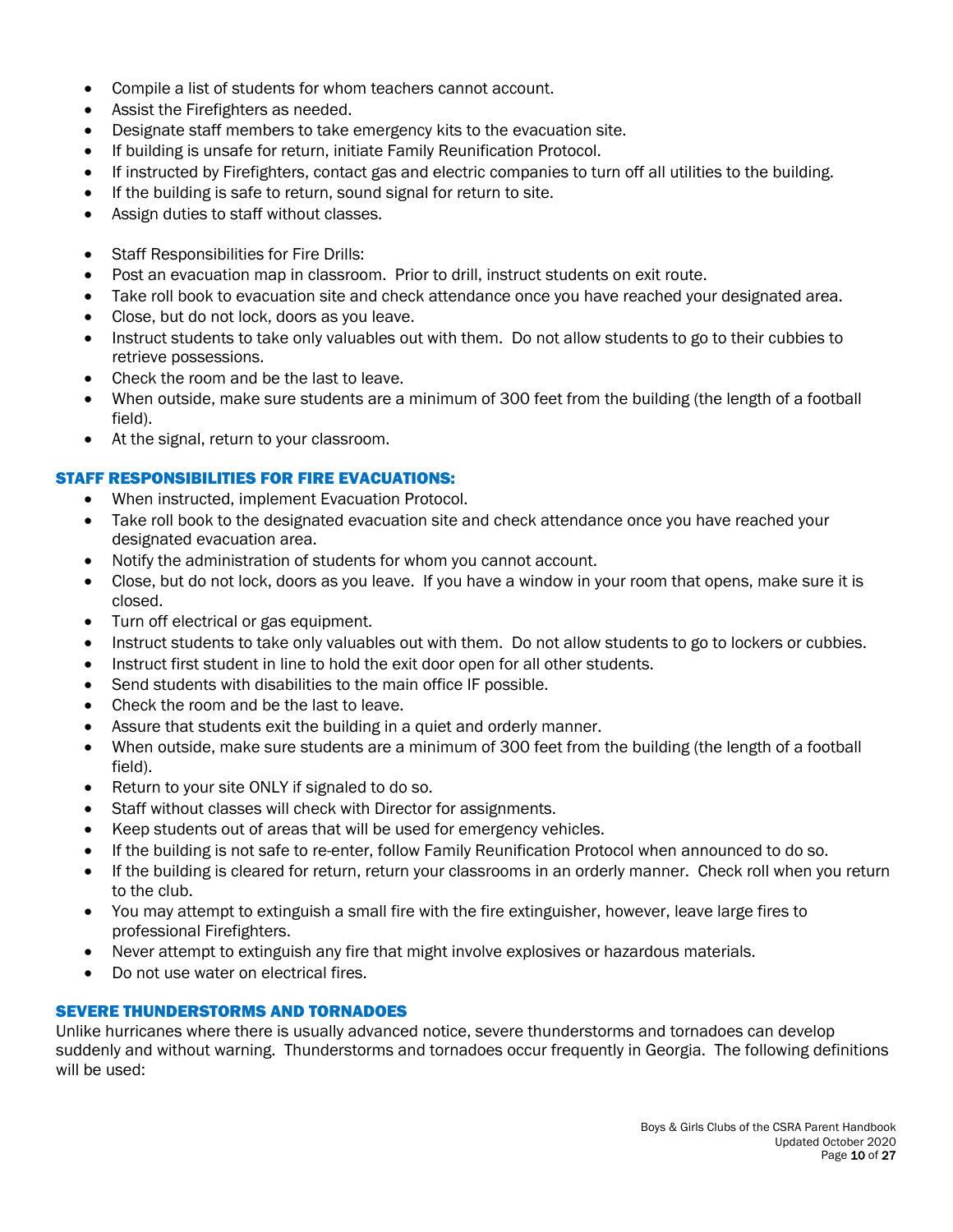Thunderstorm: A thunderstorm may consist of thunder, lightning, high winds, rain, and hail. A severe thunderstorm may be a precursor to a tornado.

- Watch—a severe thunderstorm may develop in local area. Take appropriate precautions.
- Warning—a severe thunderstorm has developed in local area. Take appropriate action as indicated for the safety of all who may be affected.

Tornado: A tornado is a local storm with whirling winds of tremendous speeds that can exceed 100 miles per hour. These storms are generally small and short-lived, but they are the most violent of all atmospheric phenomena.

- Watch—weather conditions are such that a tornado may develop. Monitor weather radio and other media for updates.
- Warning—a formed tornado has been sighted and may affect the given areas. Protective measures must be implemented immediately.

#### SIGNALS-

- Watch "Faculty and staff we are under a tornado (severe thunderstorm) watch. Please be
- alert to the possibility of worsening conditions."
- Warning Will be undulating and extended sounding of the class change buzzer.

## THUNDERSTORMS ADMINISTRATIVE RESPONSIBILITIES

#### PREPAREDNESS:

- At least monthly, inform staff and students about severe weather and emergency procedures to be used if needed.
- Designate a safe sheltering location for students in mobile classrooms.
- Develop with teachers a response program for special needs students.
- Develop with coaches, club staff, a response program for after hour emergencies.
- Assure that trees surrounding the building are more wind resistant by removing damaged limbs and pruning them to allow for the wind to blow through them.

## OUTSIDE PROCEDURES:

- If possible, get into a building as soon as possible.
- Never seek shelter under isolated trees, near metal fences, or in exposed shelters (i.e. baseball dugout).
- Avoid open fields and high places in areas where there is no shelter.
- If it is impossible to avoid an open field, position yourself in a crouch position.
- If possible, seek shelter in a ravine, ditch, etc. Do not lie flat. The balls of your feet should be touching the ground.
- Avoid electrically conductive overhead objects such as wires or transformers.
- Do not touch metal objects (i.e. aluminum bats, golf clubs, tennis rackets, chain link fences etc.)
- Remove shoes with metal cleats.
- If swimming, leave the water immediately.
- Vehicles should not be parked under an electrical wire.
- In a vehicle, avoid touching exposed metal parts.

#### INSIDE PROCEDURES:

- Stav inside.
- Move students who are housed in portable units into the main building.
- Students should not be near glassed areas especially if there are high winds.
- Stay away from open doors and windows, metal objects, electrical appliances, and plumbing until the storm is over.
- Lightning can travel through telephone lines. Avoid using the phone.
- Do not handle flammable liquids in open containers.
- Turn off and unplug electrical equipment (i.e. TV sets, computers, etc.)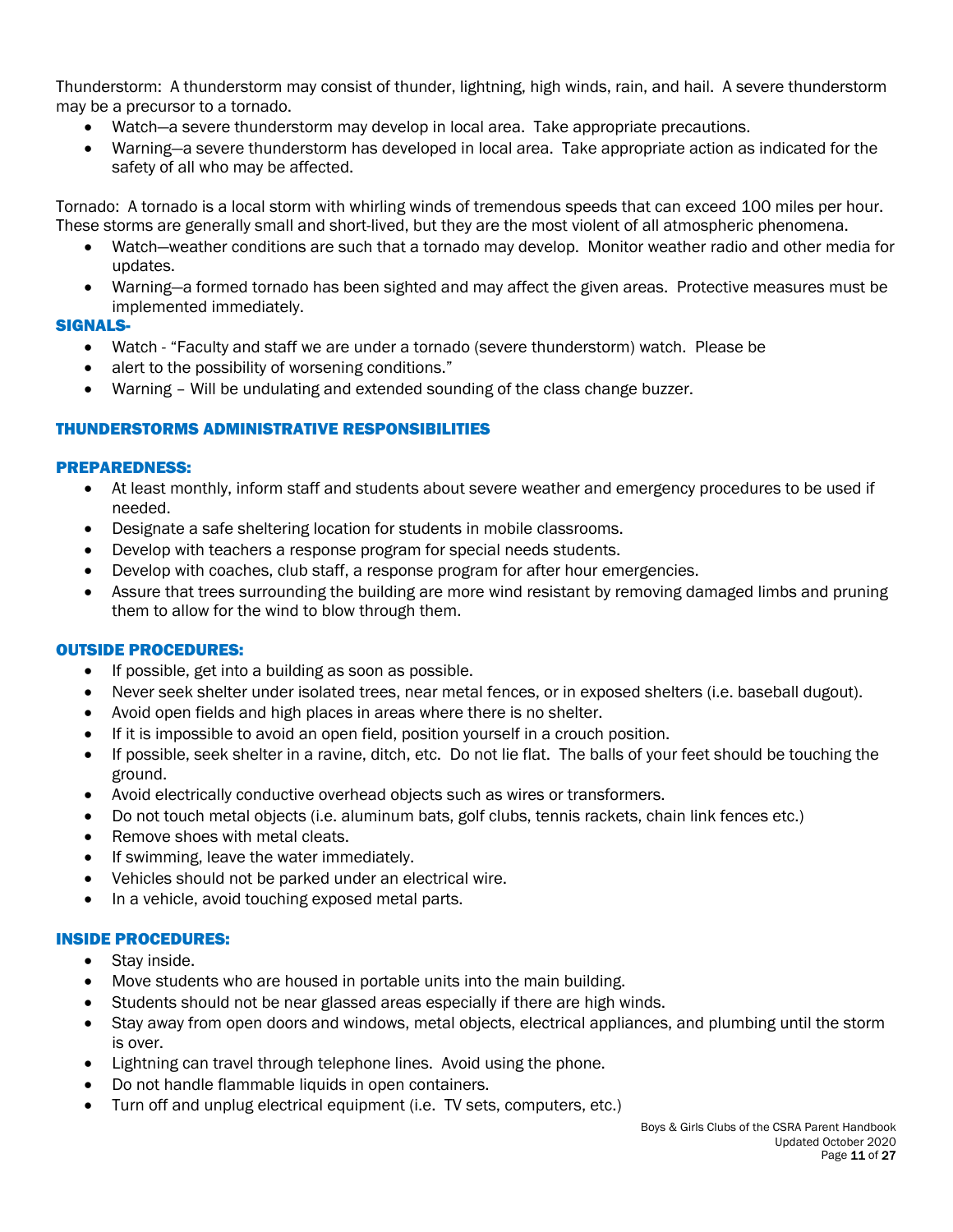## AFTER THE STORM:

- Avoid wet or damaged electrical lines.
- Avoid lanterns, matches, or other flammable material until it is determined that there are no leaks from gas lines or other materials that could ignite.

## TORNADOES ADMINISTRATIVE RESPONSIBILITIES PREPAREDNESS:

- Using resource personnel from GEMA (Georgia Emergency Management Agency) and the local EMA (Emergency Management Agency), evaluate the entire site and develop a plan for safe facility use. Because of the wide roof span, do not incorporate the use of the gym as a safe facility area. All teachers with classes in the gym will take their classes into the main building.
- The staff in the mobile unit will take his or her class into the main building.
- Designate best areas to serve as shelters (interior hallways away from windows).
- Develop a special alarm sound that is different from the fire alarm.
- Keep first aid supplies available and updated.
- At least monthly, inform staff, and students about procedures for severe weather.
- Post diagrams of the building with routes to sheltered areas.
- Conduct practice tornado drills.
- Follow evacuation procedures applicable to the emergency.
- Designate staff member to monitor weather reports.
- Prepare for the possibility of activation of the alarm and/or sprinkler systems.

#### ACTIONS:

- Monitor weather conditions using the weather radio or other media (TV, Computer, etc.)
- Use signal appropriate to the conditions. If electricity is interrupted, use runners or bullhorn to make announcements. Call or send messenger to mobile unit. Make sure message gets to the mobile unit.
- As warranted by conditions, move all students from outlying buildings and outside facilities into the main building.
- Do not allow students to board buses or leave in cars if severe weather warnings are issued.
- In the event of a sighting, call 911 and the Central Office.
- After the tornado, consult with local emergency management officials regarding the structural integrity of the facility prior to re-entry.

## WATCH TO WARNING RESPONSES:

- Move all students into the main building.
- Designate staff members to secure the building by closing all windows and doors.
- Direct everyone to seek cover where floors and walls meet.
- Direct faculty and staff to secure, if possible, all articles that could become missiles.
- Check with the transportation director for verification that the contracted bus personnel are instructed in proper actions for tornado sightings while students are on the buses being transported to or from school. Some tornado safety considerations for buses are:
	- If possible, drive away from the tornado's path, evacuate the bus, and seek protection.
	- Take shelter in a designated building or strong structure on the bus's route.
	- If no safe buildings are available, evacuate the bus and direct students to a ditch or hollow. Have them lie face down with their hands over their heads. Avoid utility poles and overhead wires. Keep students away from the bus so that it cannot be turned over on them.

#### STAFF RESPONSIBILITIES FOR A TORNADO WARNING:

- If a warning is issued, staff will instruct their students to move to their designated area.
- Staff are to close classroom doors after the students exit to their designated tornado security area.
- Staff will check attendance and report to the office the names of missing students.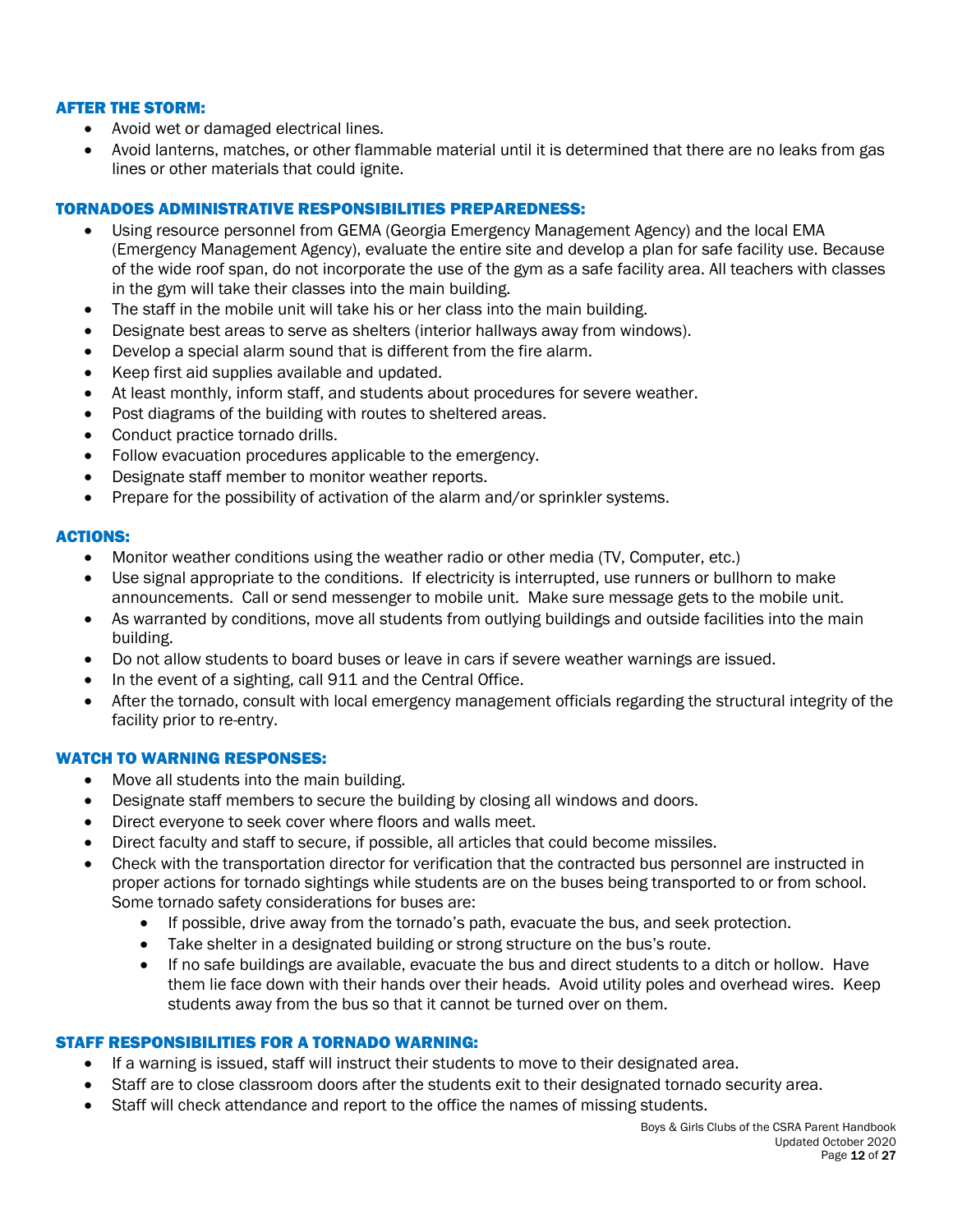- Students will be seated on the floor with their backs to corridor walls, away from glass areas.
- Available coats and jackets should be used to cover heads, arms and legs, so as to reduce the number of injuries from flying missiles of glass and other debris.
- Books will be used to cover heads.
- Students will be located as far as possible from all exterior walls in corridors, particularly if they contain windows or doors.
- Provide appropriate assistance to students with special needs.

## STUDENTS WILL:

- Sit on floor with backs to walls,
- Bend knees.
- Put heads down on their knees,
- Take books with them and put books over their heads, and
- Take coats (if have them) and use coats for body cover.

**\*TORNADO SAFETY AREAS:** Never place a student in front of a door or in an area that is enclosed in glass. Students are to sit with their backs to the wall knees bent and head placed on their knees. If possible cover head with a book or jacket.

## BOYS & GIRLS CLUB OF THE CSRA PROGRAMS AND OBJECTIVES:

Boys & Girls Clubs of the CSRA is a comprehensive youth development program, providing programs in five core areas: education and career development, character and leadership development, health and life skills, the arts, and sports, fitness and recreation. Activities are structured by grade level grouped into: K-2nd grades, 3rd-5th grades, 6th-8th grades, and 9th-12th grades. Members participate in daily activities rotating through the day in these groups and attending 3-4 program areas daily. Lessons are planned by staff to be specific and age appropriate. Schedules are posted at each site to reflect the day's activities. Boys & Girls Clubs of the CSRA provides high quality programs that result in positive youth development outcomes.

## HOMEWORK HELP:

Students in grades 1st-8th in the afterschool program are required to participate in Power Hour homework help. Homework completion is not required but is supported. In the event no homework is assigned, students will have an opportunity to participate in an enrichment activity. If there is a problem with homework completion, parents/guardians are encouraged to speak first with the child's teacher, then the afterschool Site director.

## GOOD CHARACTER & CITIZENSHIP:

Good Character and Citizenship: Students take part in activities that help build up their moral character through teamwork, volunteering, and other monthly programs, like Keystone and Torch Clubs. Students are also nominated monthly for good character for the Youth of the Month. High School students have the opportunity to participate in the Youth of the Year Program. Specifically, Boys & Girls Clubs of the CSRA works to achieve the following character and citizenship objectives:

- Participants demonstrate increase in positive character traits and civic engagement
- Participants increase positive engagement with the community

## HEALTHY LIFESTYLES:

Students are provided access daily to Triple Play Body, Mind, and Soul programs. These programs provide physical fitness, nutrition lessons, build social skills and time to unwind and hang out with friends while playing in the games room. A healthy snack is served daily at all sites. If your child has food allergies, please inform the staff at enrollment. Drinking water is available at water fountains located throughout the Club. We also encourage parents to send only healthy snacks/drinks to the sites. Students are encouraged to participate in physical activities on a daily basis to help maintain a healthy lifestyle. According to the Club you attend, some sites may serve dinner. Specifically, Boys & Girls Clubs of the CSRA works to achieve the following healthy lifestyle objectives:

• Improved healthy habits and decision making skills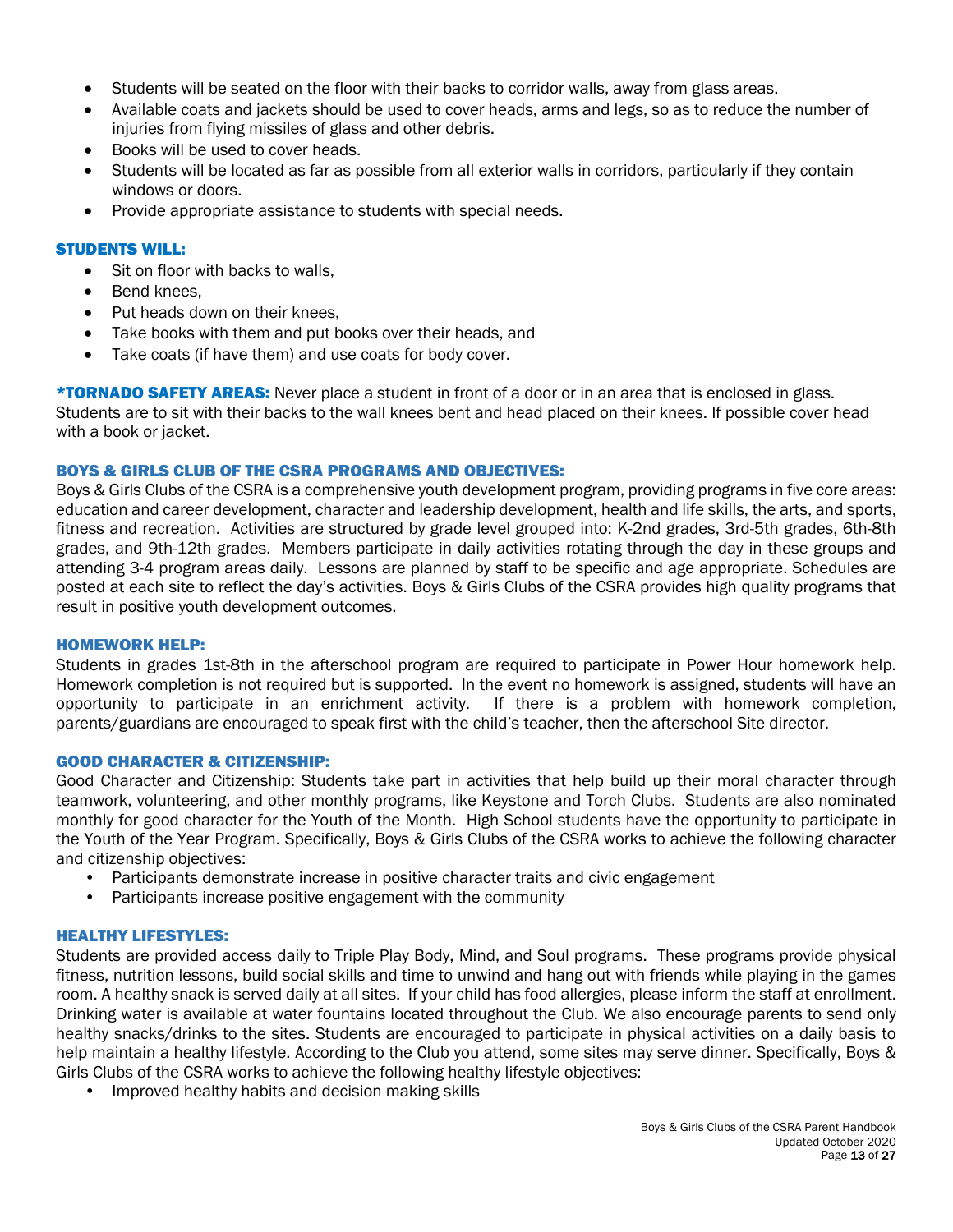• Demonstrate commitment to leading a healthier lifestyle

## ACADEMIC SUCCESS:

Students are provided access daily to Power Hour (homework help), Project Learn (academic enrichment activities), or tutoring through the STARS Program. These activities encourage students to value academics and reinforce what is taught during the school day.

#### STARS PROGRAM:

Students Tapping Academic Resources for Success (STARS) Program is a 21st Century Community Learning Centers academic tutoring program for enrolled 1st -12th graders at 21<sup>st</sup> CCLC sites. The STARS program is available to youth currently enrolled in Boys & Girls Clubs as well as new members identified through other media outlets and flyers. STARS participants will include special populations such as students with special needs and private school students. Both special populations will be recruited by the Program Director and Site director from the school administration, counselors and parents. Interested parents will then enroll their student in the program following the general application process for Boys & Girls Clubs of the CSRA. During STARS time, students work with a certified teacher for extra support in math, reading, and science. Students are placed in STARS based on need; therefore, not all students will participate in this activity. STARS is currently funded through the Georgia Department of Education's 21st Century Community Learning Centers grant program. As part of the grant requirements, youth who participate in the STARS program are expected to attend 3 out of 5 days per week. The more often your child participates, the more successful s/he will be in school. STARS progress reports will be sent home monthly with each child to keep parents/guardians informed of student progress. Specifically, Boys & Girls Clubs of the CSRA STARS Program works to achieve the following academic objectives:

• 50% of attendees will increase their grades in math, reading, and science

## PARENT INVOLVEMENT:

We offer monthly opportunities for parents to come to the Club and participate. These activities provide fun and educational opportunities for you and your child. Boys & Girls Clubs of the CSRA provides referrals for additional services to assist families. It is mandatory that parents or guardians participate in one activity during the school year. We also ask that all parents/guardians take the time to discuss our program code of conduct and rules with your child to make sure he/she understands them. There are no exceptions to the code of conduct. Boys & Girls Clubs of the CSRA values input from our parents and guardians. We appreciate you participating in surveys and needs assessments that we distribute to gather your thoughts and opinions.

## CODE OF CONDUCT:

- Use your membership card to scan in/out daily.
- Play fair and be honest.
- Be respectful of Boys & Girls Club staff and volunteers.
- Say kind and encouraging things to others.
- Resolve disagreements in a positive way.
- Be respectful of other Club members and their property.
- Be respectful of the Clubs building and equipment.
- Avoid the use of improper or abusive language.
- Remove all head wear before entering the Club.
- Applaud the efforts of other members.
- Participate in activities that are open to your age group.
- Dress according to the school dress code.
- Smoking, drugs and alcohol are prohibited on Club property.
- Any and all weapons are prohibited on Club property.
- Walk at all times while inside the Club except for gym activities.
- Eat and drink only in designated areas.
- Name calling/bullying is prohibited.

#### DISCIPLINARY ACTIONS:

Minor Offenses will be addressed with: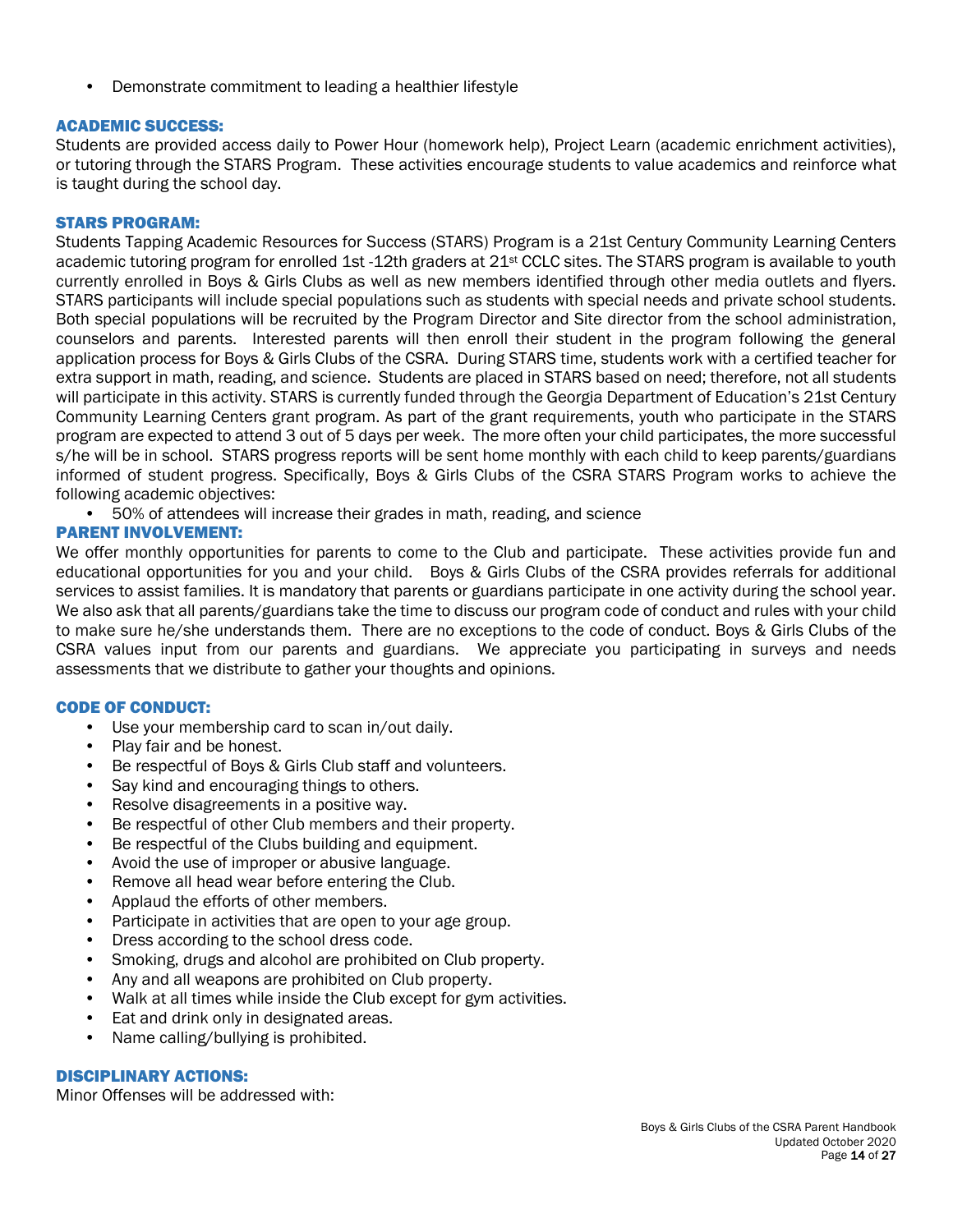- 1. Redirection/Cool Down Time
- 2. Loss of privileges of activities
- 3. Parent conference with the site director
- Major Offenses will be addressed with:
	- 1. Loss of privileges
	- 2. Parent conference with the site director
	- 3. Suspension and/or dismissal from the Club

## PERSONAL ITEMS POLICY:

Members are asked not to bring personal items to the Club at any time, Boys & Girls Clubs of the CSRA is not responsible for lost or stolen items.

## TRANSPORTATION POLICY:

The purpose of the transportation program is to provide safe transportation of Club members. The Club adheres to all Georgia Highway Patrol regulations regarding vehicles, drivers and safety procedures.

## VEHICLE SAFETY RULES:

- Staff should always accompany an orderly line of children to and from vehicles.
- Children should not be in parking lot without a staff member.
- One staff member should be present during boarding and departing vehicles. Staff should be standing at the door helping the children.
- Staff only should open and shut doors. Children are never to touch the doors.
- In the use of a van, children are to only use the cargo door. No children should enter nor exit through the passenger side door.
- Every child must sit in a seat. No one should sit on a lap, on the tire well, on the armrest or on the floor.
- All passengers including the driver must wear a seat belt.
- A staff member should check all children's seat belts to make sure they are fastened and tight.
- The engine should not be started until the seat belt check has been completed. Seat belts are to remain fastened until the vehicle engine is turned off.
- All fingers, hands, and faces must remain inside the vehicle. Nothing should be put on the windows.
- No kicking or putting feet on the seats.
- Children must remain facing forward.
- No eating or drinking is allowed in the vehicles (staff and children).
- All papers and trash should be discarded after each use.
- Inappropriate behavior of safety violations will result in the loss of transportation privileges.
- When two staff are in the vehicle, one drives and the other rides in the back seat to observe. Rosters should be check when students get on or off the bus.
- Unless it is an EMERGENCY, staff will not transport members in their own personal car or vehicles.
- Field Trip Policy
- Boys & Girls Clubs of the CSRA will plan field trips during the school year. If your child will be participating in any scheduled trip, he/she must have the following:
- A permission slip signed by a parent/guardian
- His/her Boys & Girls Club membership card
- Accepting permission over the phone is strictly prohibited.

# CLUB MEMBER RECRUITMENT POLICY:

Recruitment Strategy and Retention Guidelines: Recruitment will start at each of the clubs amongst the students who already attend the Boys & Girls Clubs of the CSRA.

- Those students in grades  $1<sup>st</sup> 12<sup>th</sup>$  grades will receive priority.
- Parent/Guardian must sign the form included in the registration packet for the STARS Program.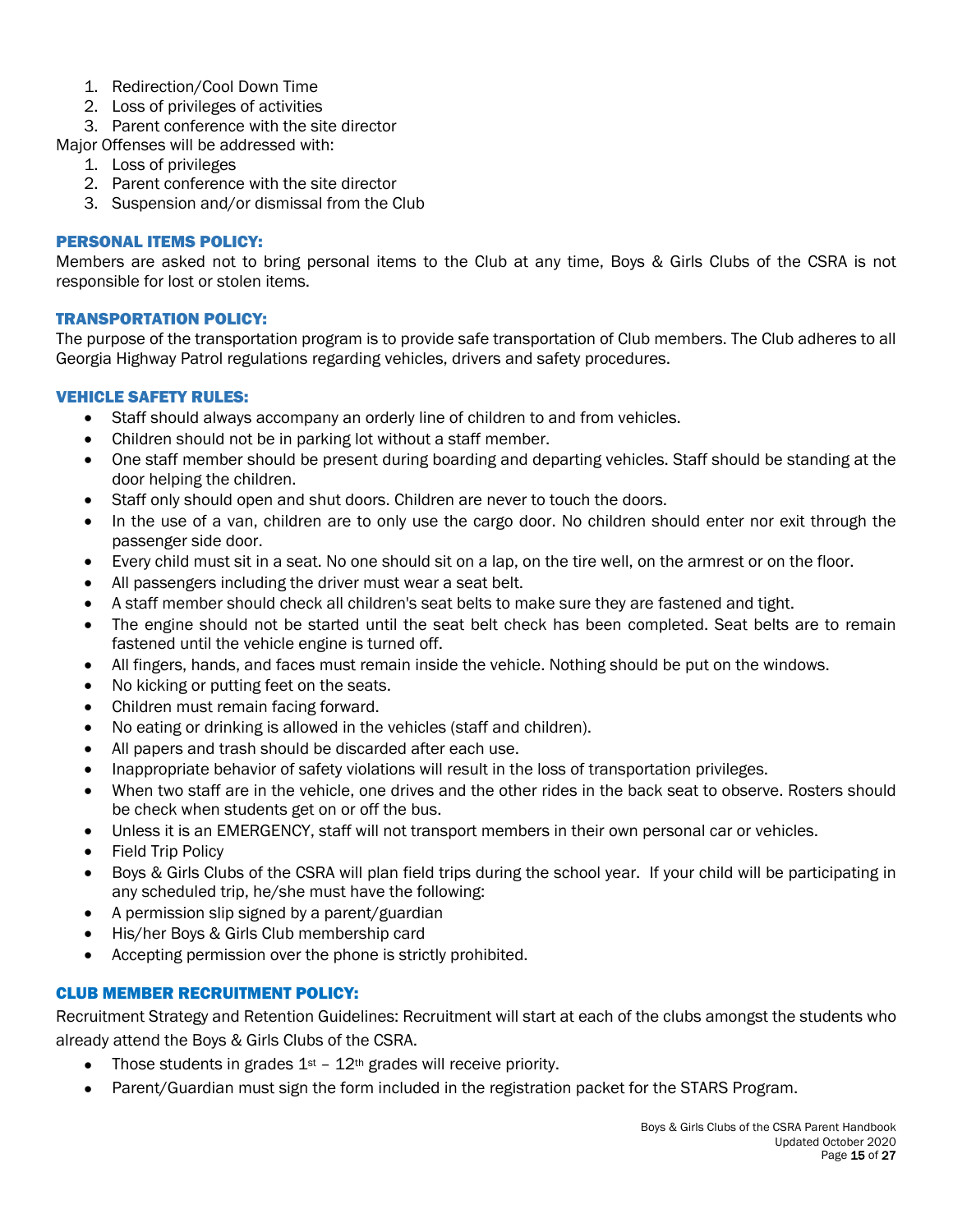• After all students who currently attend the site are targeted, additional space will be allotted to our partner schools. We will inform the principals/staff of any opening by grade. The school staff will speak to parents/guardians to inform them of our program.

## OTHER WAYS BGCA RECRUITS YOUTH TO OUR CLUBS:

- By distributing program fliers to area schools
- Recruiting at community events (Time to Care, Day for Kids, Children's Week)
- Visiting schools where program staff eat lunch with the students

## RECRUITING SPECIAL EDUCATION AND ELL STUDENTS:

- Program Coordinator and Unit Directors will speak with guidance counselors and Special Education teachers to promote the program to them
- Invite Special Education and ELL Parents out to the club for a pre-visit to determine if it would be a suitable fit for their child.
- Follow up with parent/counselor to see if interest in our programs is evident
- If so, give an application and follow through with our membership procedure
- If not interested in attending our program, try to get the reasoning for the parent/counselor not wanting to enroll their child
- If special education student begins attending but is unable to participate in a main stream setting (due to behavior/adjustment issues), alternative programs at partner agencies will be recommended to the parent/guardian
- For ELL students, parents, and care givers provide translated materials as needed.

## RECRUITING PRIVATE SCHOOL STUDENTS:

- Program Coordinator and Unit Directors will speak with principals to promote the program to them
- Offer to present programming & results to whole staff at a meeting
- Offer to have a table at a parent event promoting our programs
- Invite private school parents out to the club for a pre-visit to determine if it would be a suitable fit for their child
- Follow up with parent/principal to see if interest in our programs is evident
- If so, give an application and follow through with our membership procedure
- If not interested in attending our program, try to get the reasoning for the parent/counselor not wanting to enroll their child

## STUDENT/FAMILY RETENTION WILL BE REINFORCED ON SEVERAL LEVELS:

- Encouragement from staff for daily attendance at the site
- Calls home from program staff to students who miss several program days at a time
- Lunch with students at their day school to promote caring relationships between staff and students
- Provide graduation coaches and/or mentors for middle school students to encourage them to move on successfully to high school
- Incentives for good/positive behavior and attendance
- Details vary by site, but most have an "incentive" program where students can visit to pick prizes
- Parents who attend family events can earn a chance for raffle prizes
- At family events, we stress the importance of encouraging their child to attend the program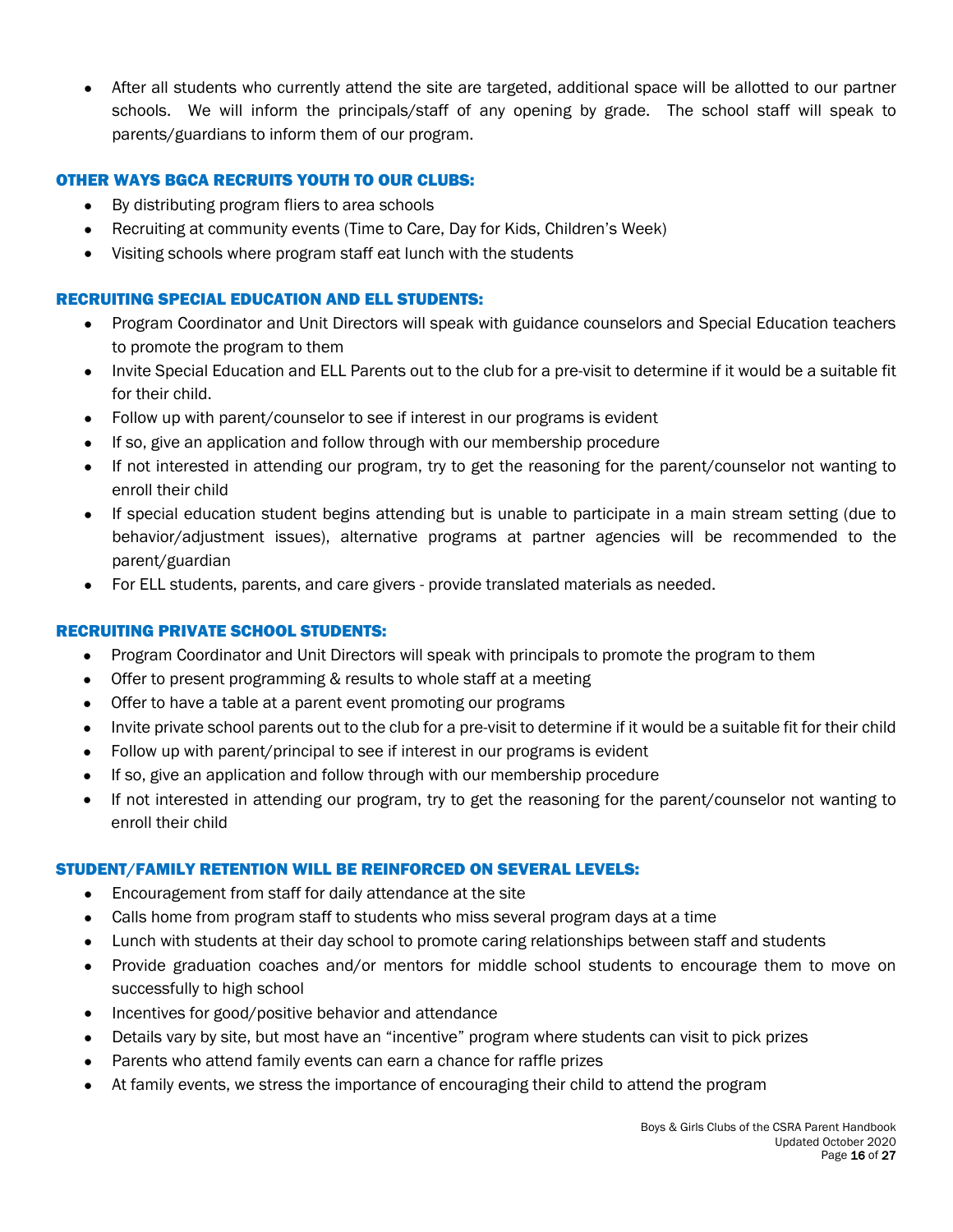# BOYS & GIRLS CLUBS OF THE CSRA DRUG FREE WORKPLACE POLICY

The Boys & Girls Club of the CSRA is committed to providing a safe environment for members, staff, and volunteers. The Organization maintains a drug and alcohol free workplace. The unlawful or improper use of drugs, including marijuana, a Schedule I narcotic at the federal level, controlled substances or alcohol in the workplace presents a danger to everyone.

As a federal grantee, The Boys & Girls Club of the CSRA has a duty to comply with the requirement of the Drug-Free Workplace Act of 1988.

Employees are prohibited from reporting to work or working while under the influence of alcohol and/or using illegal or unauthorized drugs. Employees are prohibited from engaging in the unlawful or unauthorized manufacturing, distribution, dispensing, sale or possession of illegal drugs and alcohol in the workplace including on organization paid time, on organization premises, in organization vehicles or while engaged in organization activities. Employees are prohibited from reporting to work or working when the employee uses any drugs, except when the use is pursuant to a doctor's orders and the doctor has advised the employee that the substance does not adversely affect the employee's ability to safely perform his or her job duties.

Employees taking a legal drug, which potentially affects job safety or performance, is responsible for notifying their supervisor and/or Club leadership. If the organization and the employee's physician have determined that the substance does not adversely affect the employee's ability to perform the employee's job duties, the employee may commence work. An employee will not perform his or her job duties unless such a determination or reasonable accommodation is made.

Employees must notify their supervisor and/or Club leadership, within five (5) days, of any criminal drug statute violation.

Employment with the organization is conditioned upon full compliance with the foregoing drug and alcohol free workplace policy. Any violation of this policy may result in disciplinary action, up to and including discharge.

Boys Clubs of the CSRA further reserves the right to take any and all appropriate and lawful actions necessary to enforce this drug and alcohol free workplace policy including, but not limited to, the inspection of organization issued lockers, desks or other suspected areas of concealment, as well as an employee's personal property when the organization has reasonable suspicion to believe that the employee has violated this drug and alcohol free workplace policy.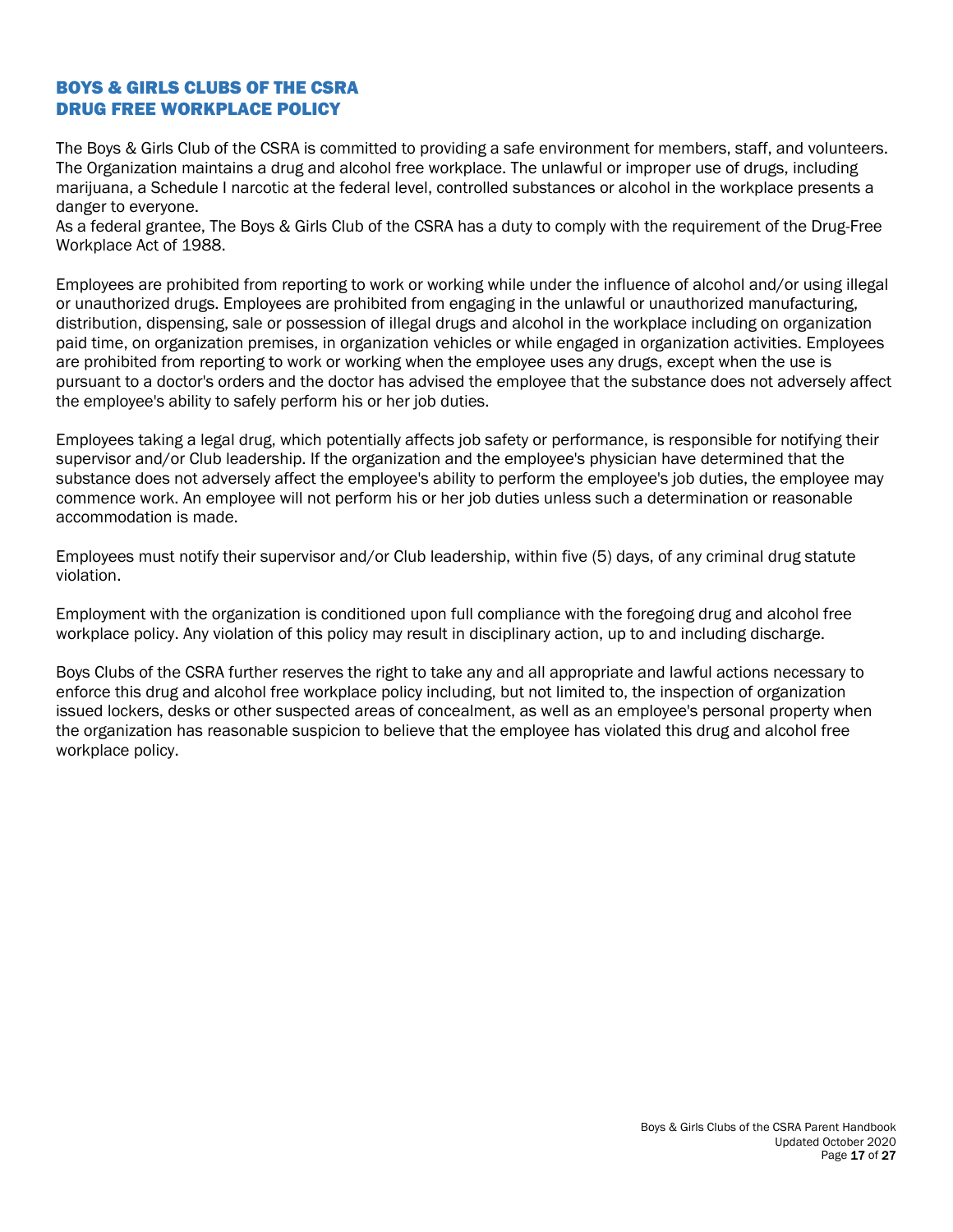# BOYS & GIRLS CLUBS OF THE CSRA ONE ON ONE INTERACTION POLICY

The Boys & Girls Club of the CSRA is committed to providing a safe environment for members, staff, and volunteers. To ensure safety, the Organization prohibits all one-on-one interactions between youth and staff and volunteers, including board members.

Staff/Volunteers shall not:

- Initiate one-on-one contact with a member.
- Have a private meeting or communication with a member. This includes in-person meetings and virtual communications such as texting, video chat, and social media.
- Transport one member at a time. This includes personal and private vehicles.
- Volunteers are not allowed one on one interaction without the presence of another staff member

Staff/Volunteers shall:

- Ensure meetings and communications (in-person and virtual) between members and staff and volunteers include at least three individuals.
- Ensure in-person meetings take place in areas where other staff and/or members are present.
- Communicate to another staff if an emergency arises.

Exceptions may only be made when delivering medical or counseling services by a licensed, trained therapist, or similar professional or in an emergency. All exceptions will be documented and provided to Club leadership.

Staff shall immediately inform Club leadership if a staff member, volunteer, or board member violates this policy. Should any adult staff, volunteer, or board member violate this policy, the Organization will take appropriate disciplinary action, up to and including termination.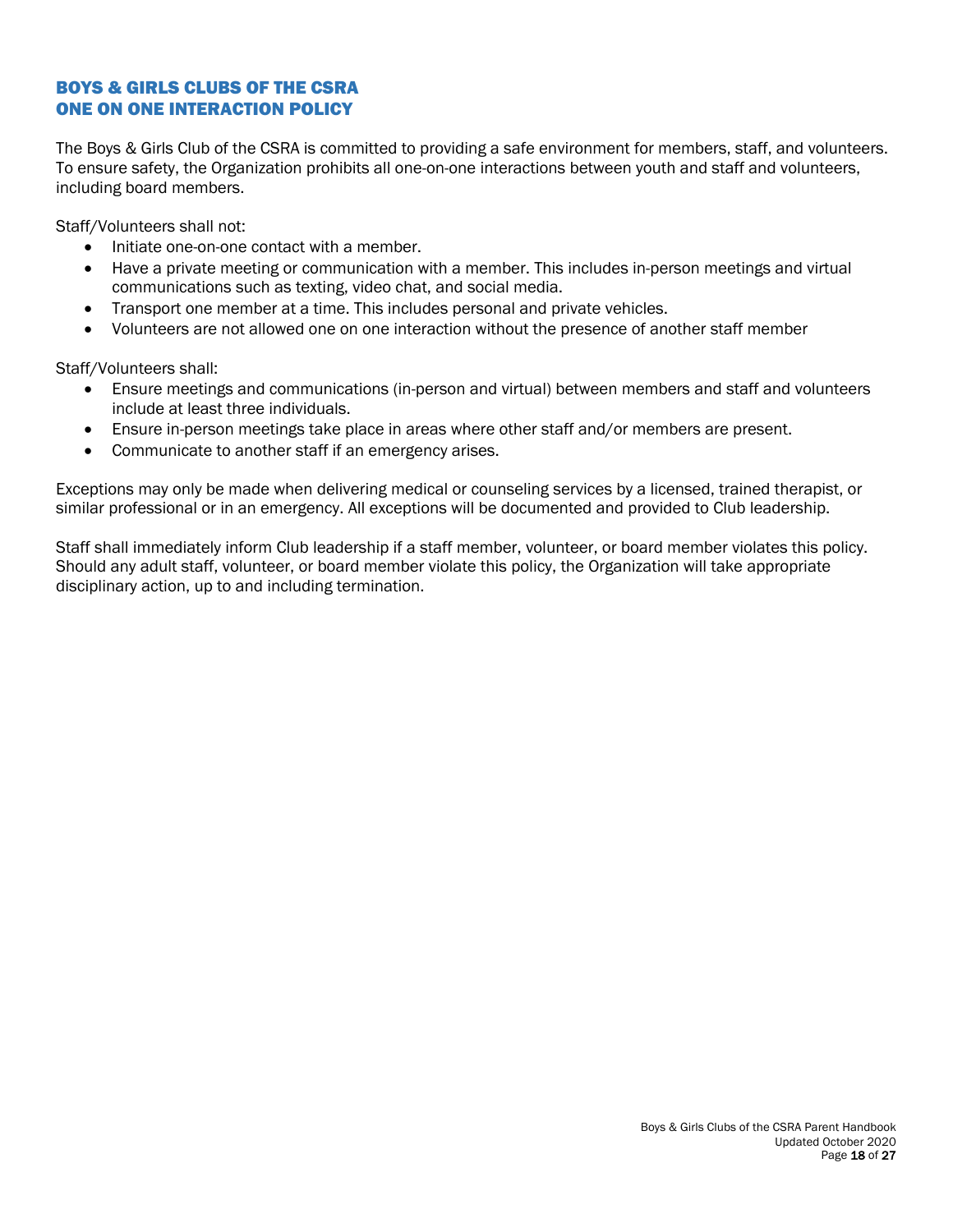# BOYS & GIRLS CLUBS OF THE CSRA RESTROOM POLICY

The Boys & Girls Club of the CSRA is committed to providing a safe environment and enforces the following restroom policy for members, staff, volunteers, and other adults. Having clear policies and procedures is an important step in preventing behaviors such as bullying, sexual misconduct, fighting, and vandalism. Restrooms will be regularly monitored by designated staff at a schedule set by Club leadership. Monitoring includes walk-throughs and inspections set by Club leadership.

Best practices used by Clubs include:

- Issuing restroom passes or keys
- Prohibiting mixed age groups (children, teens and adults) from sharing a restroom
- Limiting the number of restroom users at one time
- Positioning staff near restroom entries
- Implementing a restroom inspection and monitor schedules
- Designing restrooms to eliminate doors but maintain privacy

Staff shall:

- Only use designated adult restrooms. Should separate restrooms be unavailable, staff shall use restrooms at designated intervals to ensure they are not using restrooms at the same time as youth members.
- Abide by all staff codes of conduct.
- Enforce the Organizations' restroom code of conduct.
- Intervene and notify Club leadership should inappropriate conduct be observed
- Ensure restrooms are regularly cleaned and sanitized

Staff observing unacceptable restroom conditions shall:

- Immediately notify Club leadership.
- Complete a Repair Request Form and submit to Club leadership.
- Document, in writing, restroom conduct incidents and report them to Club leadership as soon as possible.

Staff shall immediately inform Club leadership if a staff member, volunteer, or board member violates this policy. Should any adult staff, volunteer, or board member violate this policy, the organization will take appropriate disciplinary action, up to and including termination.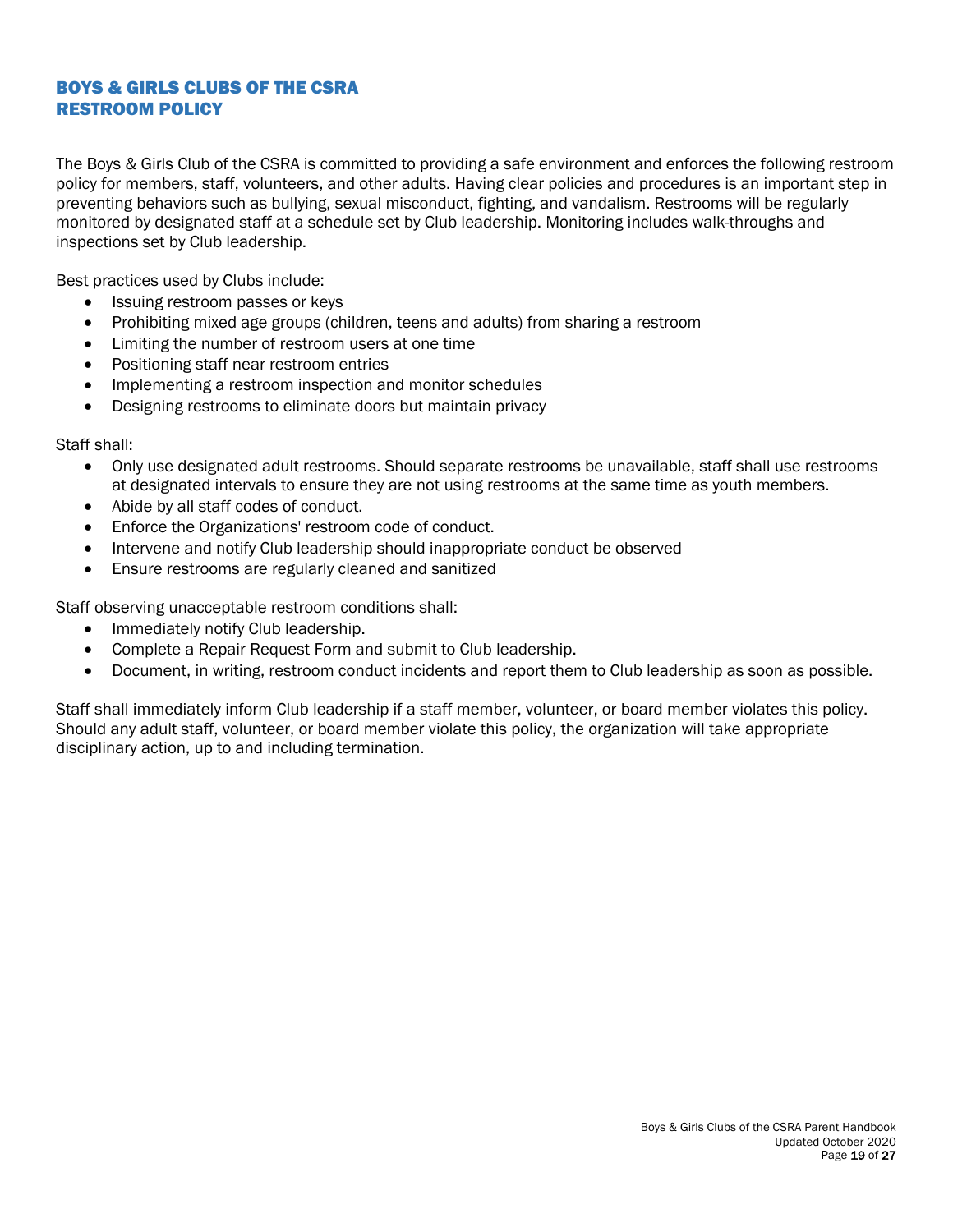#### **COVID-19 OPERATIONS ADDENDUM**

## PARENT DROP OFF/PICK UP

Parent Pick-Up Procedures (Parents or visitors are not allowed in the building).

Parents drive up to designated pick up area. Parents will call into the club via walkie talkie to notify staff of arrival. Staff will perform a wellness screening on each child prior to entering the building. Each member will use handsanitizing station before entering the building. Staff member will use hand-sanitizing station before reentering the building.

When picking up a child, parents will use walkie talkie or doorbell to notify staff of member pickup. Member will sanitize hands prior to exiting the building and staff will communicate any issues or concerns to parent BEFORE leaving the club.

A station will be set up outside the club for screening and checking members in and out for the day. The thermometer, alcohol pads, sign in/out sheets, pen (iPad will be kept inside), hand sanitizer, paper towels, and Kleenex will be kept in a secure container. During peak hours, two staff members will be assigned at separate tables to assist with member screening. After 10am, parents must use the walkie talkie to notify staff of the member's arrival.

## MEMBER WELLNESS SCREENING

Performed by Support Staff before to entering the building. Before members arrive, Support Staff should position themselves at drop-off, administer the health questionnaire, and take temperature reading upon Member arrival. When performing a temperature reading on multiple members, Staff will ensure the thermometer is sanitized in between each check with an alcohol wipe (or isopropyl alcohol on a cotton swab). Parents will answer questionnaire using the designated iPad.

#### MEMBER QUESTIONNAIRE

Parents are required to answer these questions daily:

- Has your child had fever, cough, sore throat, shortness of breath, vomiting, diarrhea, or a rash in the last five days?
- Has your child been exposed to someone diagnosed with COVID- 19 virus?
- Are you ill or caring for someone who is ill?

If the parent answers yes to any of these questions, the child will not be allowed to enter the facility and will be asked to return when they are able to answer no to all questions. Staff will make a visual inspection of the Member for signs of illness, which could include flushed cheeks, rapid breathing or difficulty breathing (without recent physical activity), fatigue, or extreme fussiness. Any Member that exhibits symptoms, regardless of body temperature, will not be allowed to attend the program.

## TEMPERATURE CHECKS

- A. Support Staff should wear gloves and take forehead temperature of the Member twice. Support Staff to note verbal screening acknowledgement and record both temperature readings on the intake form.
- B. Members who have a fever of 100.4 or above or other signs of illness will not be admitted to the facility. Member can return when fever-free without fever reducing medication for at least five days.
- C. Before entering the building, members shall exercise proper hand hygiene. Hand cleansing stations will be set up at the entrance of the facility so that members can sanitize their hands before they enter.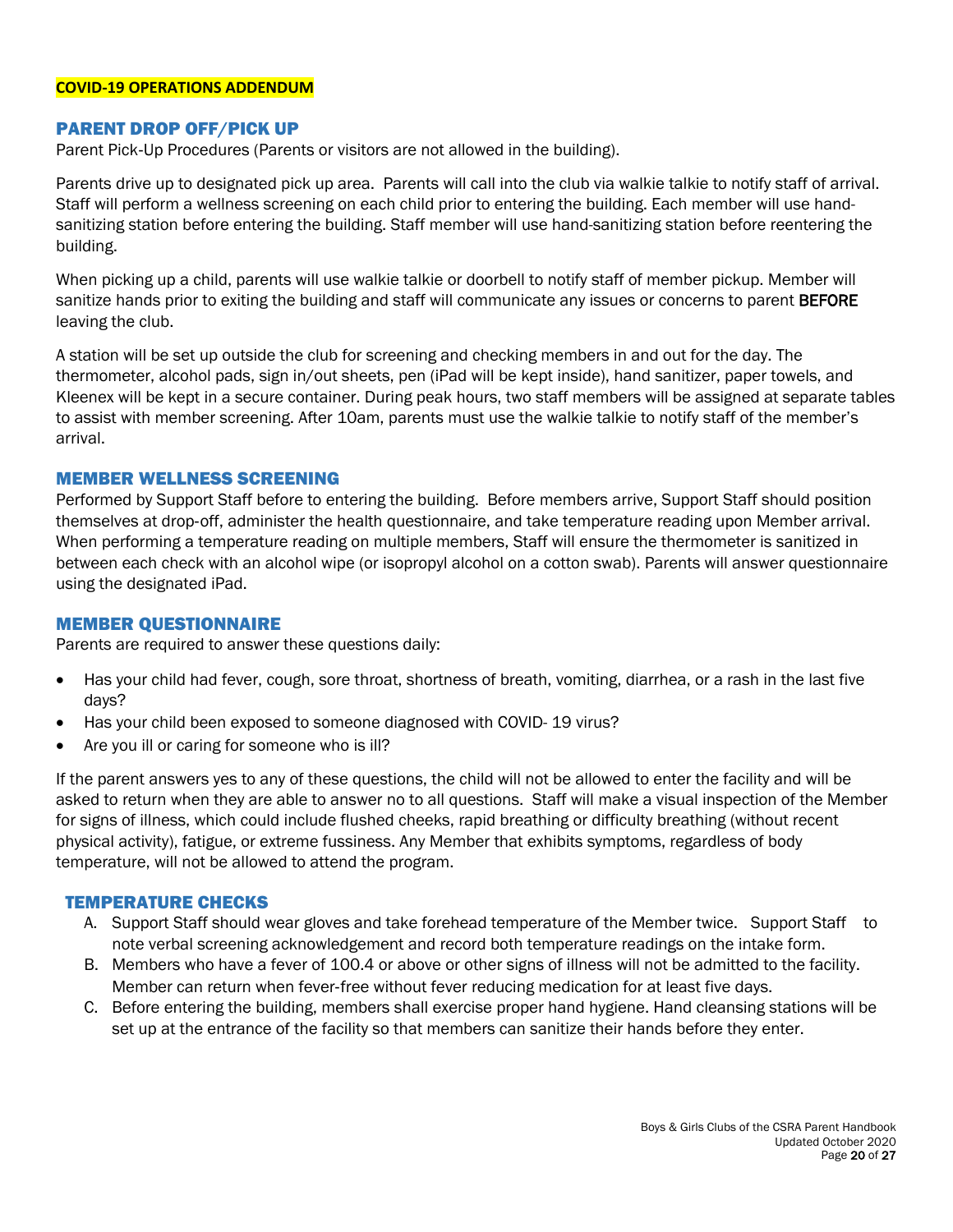HAND SANITIZER WILL BE AVAILABLE WITH AT LEAST 60% ALCOHOL NEXT TO PARENT SIGN-IN SHEETS. SANITARY WIPES WILL BE USED FOR CLEANING PENS BETWEEN EACH USE.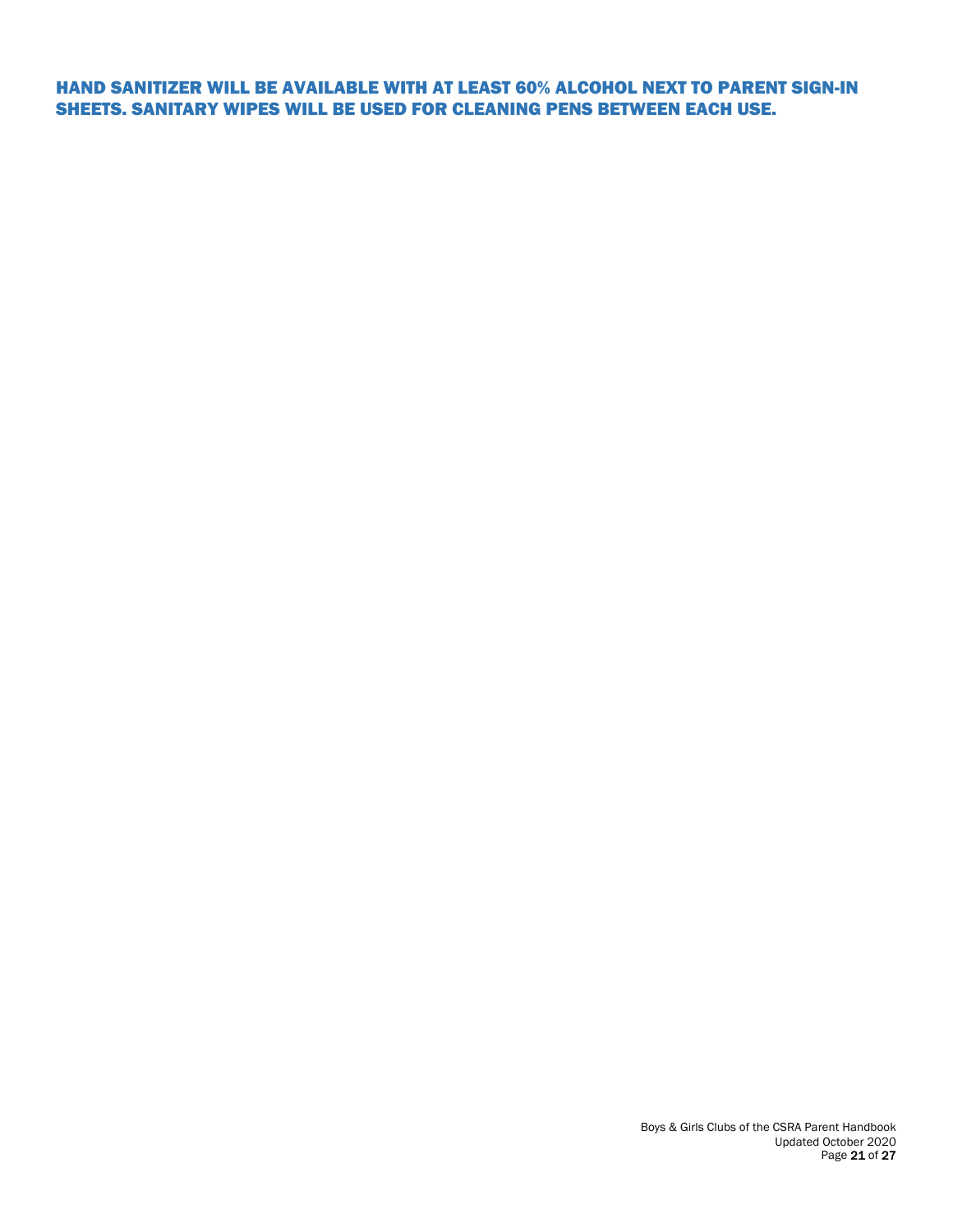#### **COVID-19 OPERATIONS ADDENDUM**

## DAILY HYGIENE

The Club will require all members and staff to follow CDC commendations for reducing transmission, maintaining normal business operations, and a healthy work environment, including the following:

- 1. Wash Hands:
	- Upon entry into the building
	- After using the restroom
	- Before/After eating
	- After Outdoor Play
	- Before/After any health assessment or screening of any staff or member
	- If soap and water are not readily available, use a hand sanitizer that contains at least 60% alcohol. Cover all surfaces of the hands and rub them together until they feel dry.
- 2. Maintain a 6 feet distance between one another
- 3. Avoid touching the eyes, nose and mouth with unwashed hands
- 4. Cough and sneeze into a tissue or inside of elbow
- 5. Stay home if they are sick or know they will not pass wellness screening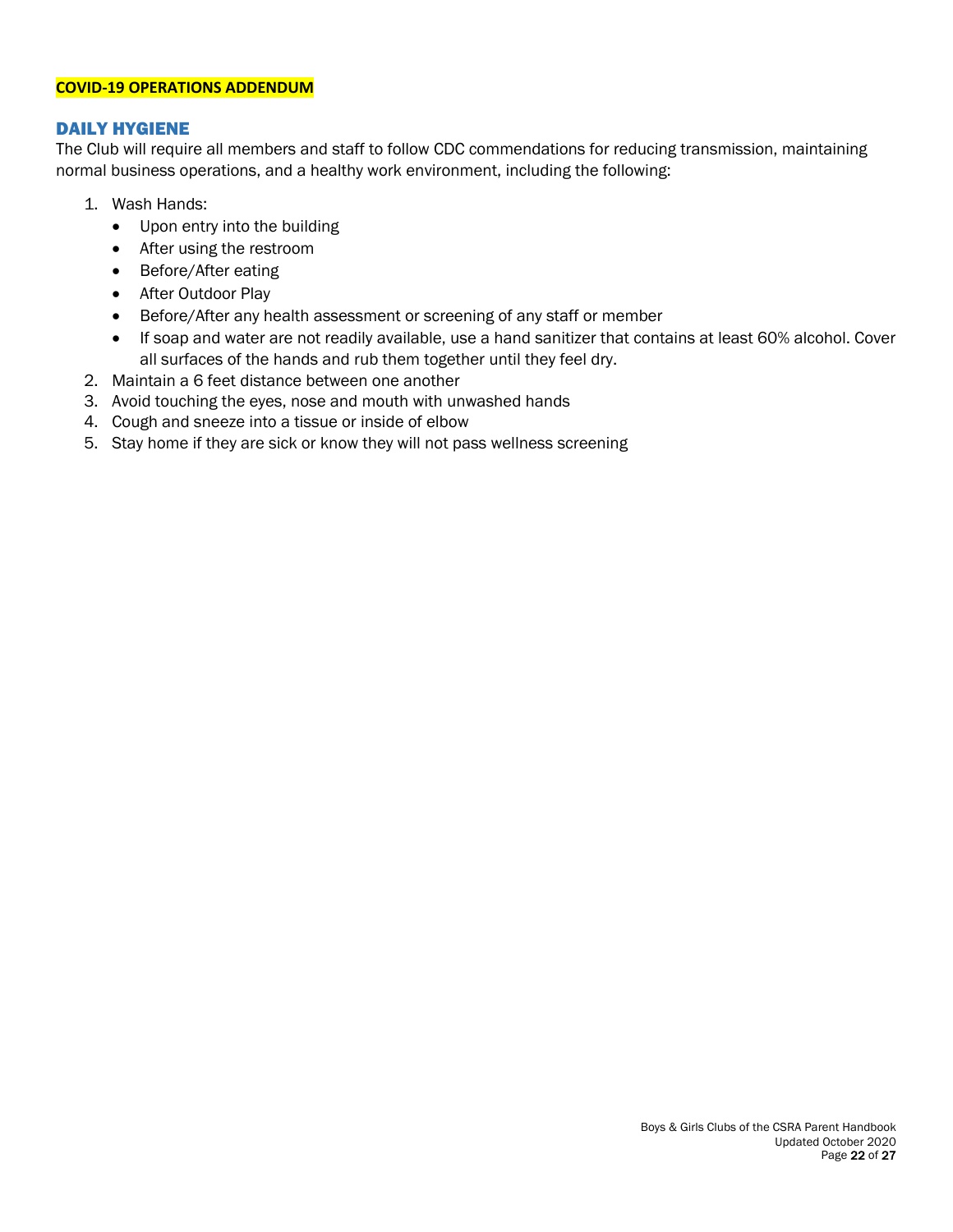## SAFETY PROTOCOL & EXPANDED SANITATION MEASURES

#### STAFFING

As part of enhanced safety and health protocols, the Club will staff each building with one Site Director to oversee the drop-off process and address any issues that arise. Each Youth Development Professional (YDP) will be assigned a group to implement programs, and two Support Staff (Membership Clerk & Cleaning Staff) to ensure cleanliness throughout the Club and provide additional support as needed. All staff will participate in extensive training of enhanced safety protocols, observation, and sign-off from senior leadership.

|  |  | <b>SITE INFRASTRUCTURE FOR 1:10 RATIO</b> |  |
|--|--|-------------------------------------------|--|
|  |  |                                           |  |

| <b>Club</b>             | <b>Total Capacity</b> | <b>Site</b><br><b>Director</b> | <b>YDP</b> | Support<br><b>Staff</b> |
|-------------------------|-----------------------|--------------------------------|------------|-------------------------|
| E.W. Hagler             | 70                    |                                |            |                         |
| E.W. Hagler Teen Center | 30                    |                                |            |                         |
| Dogwood                 | 30                    |                                |            |                         |
| J. Hebbard              | 70                    |                                |            |                         |
| Thomson                 | 50                    |                                |            |                         |
| <b>WACO</b>             | 50                    |                                |            |                         |
| Belair K-8              | 70                    |                                |            |                         |
| Lake Forest             | 60                    |                                |            |                         |
| <b>Total</b>            | 430                   | 8                              | 51         | 16                      |

#### STAFF UNIFORM REQUIREMENTS

To address safety and quickly identify mentors/volunteers, all staff must wear khakis, blue or black pants, closetoed shoes, and their Boys & Girls Club polo/t-shirt. Jackets may not be worn over polos; however, a white or black long-sleeve shirt that is worn under the polo is permitted. Long hair should be pulled back away from the face. Name badges and identification cards will be worn at all times. Hats cannot be worn in the building. Staff is expected to arrive at the program with freshly laundered clothes every day.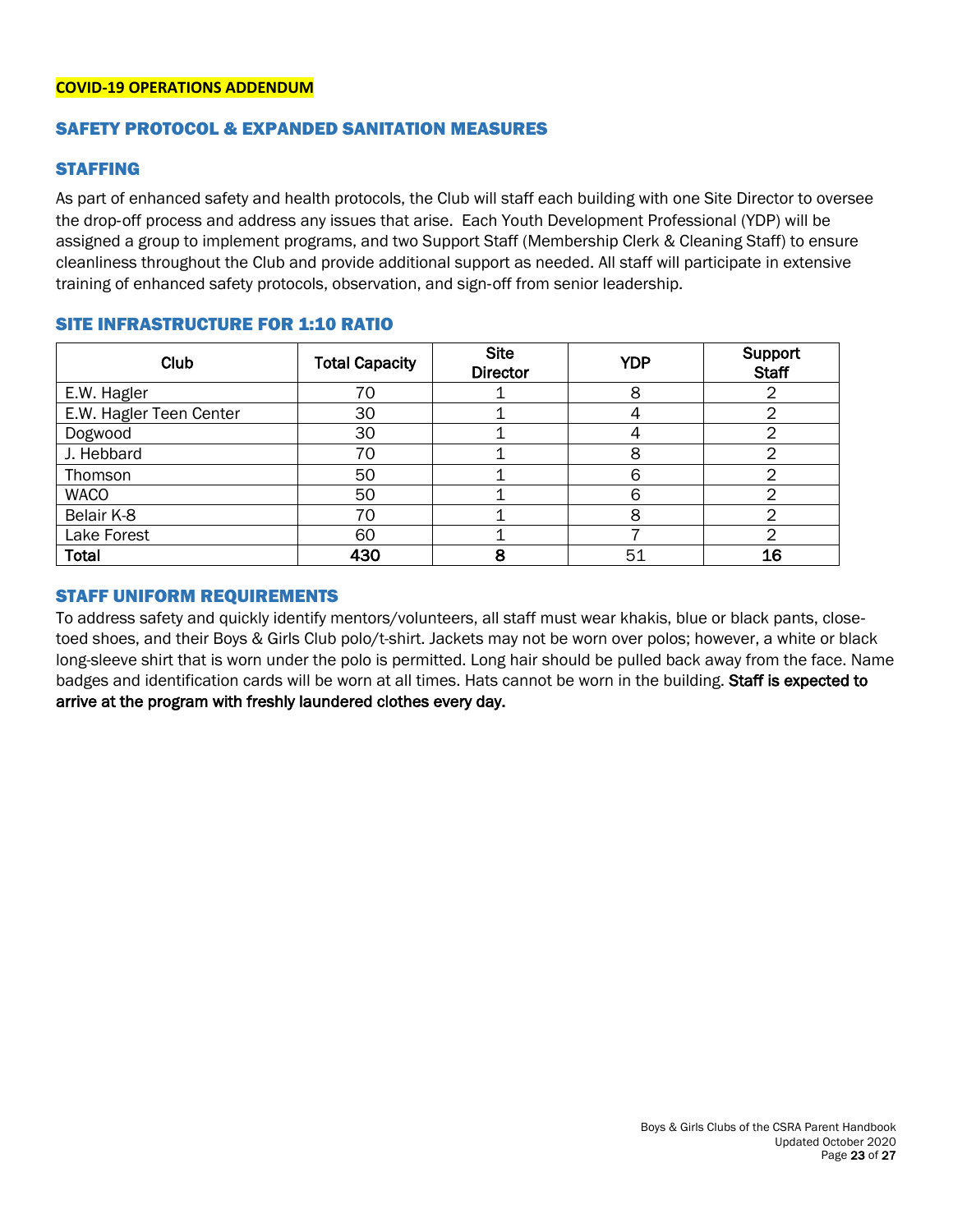#### **COVID-19 OPERATIONS ADDENDUM**

## PARENT EXPECTATIONS

Parents are asked to support the Club in providing a safe space for our members and staff by informing the Club of any changes to their child's health or community exposure. If a child exhibits symptoms of fever, runny nose, coughing, or shortness of breath, parents must keep them home until their symptoms have subsided for 5 days without medication assistance. Parents are required to administer a daily temperature check on their child before admission into the program. All parents are required to answer a verbal health questionnaire daily upon drop-off and authorize the Club to administer a daily temperature check on their child before admission into the program.

Upon enrollment, parents will be asked to undergo a practical orientation. They will also be asked to review our "Club Member Guide to a Fun and Safe Club Experience with their children and reinforce the importance of compliance and safety. A parent acknowledgment form must be signed and kept in the membership file.

## MEMBER EXPECTATIONS

Members participating in the program will follow Club policies surrounding behavior, hygiene, health practices, social distancing, and any recommendations outlined by the CDC. Members must be able to participate in programs in their designated areas and follow the site staff's instructions to ensure their safety and the safety of others.

Members who show disregard for Club safety and hygiene policies or exhibit intentional disruptive behavior are dismissed from the program without notice.

## GENERAL HYGIENE

The Club will require all members and staff to follow CDC recommendations for reducing transmission, maintaining normal business operations, and a healthy work environment, including the following:

- 1. Wash Hands:
	- Upon entry into the building
	- After using the restroom
	- Before/After eating
	- After Outdoor Play
	- Before/After any health assessment or screening of any staff or member
	- If soap and water are not readily available, use a hand sanitizer that contains at least 60% alcohol. Cover all surfaces of the hands and rub them together until they feel dry
- 2. Maintain a 6 feet distance between one another
- 3. Avoid touching the eyes, nose and mouth with unwashed hands
- 4. Cough and sneeze into a tissue or inside of elbow
- 5. Stay home if they are sick or know they will not pass wellness screening

## PERSONAL ITEMS

All staff and members are asked not to bring in any personal items except their cell phones. Ladies' purses may be stored in a designated area. Cell phones are sanitized upon entry into the building. Snacks and meals will be provided to all members.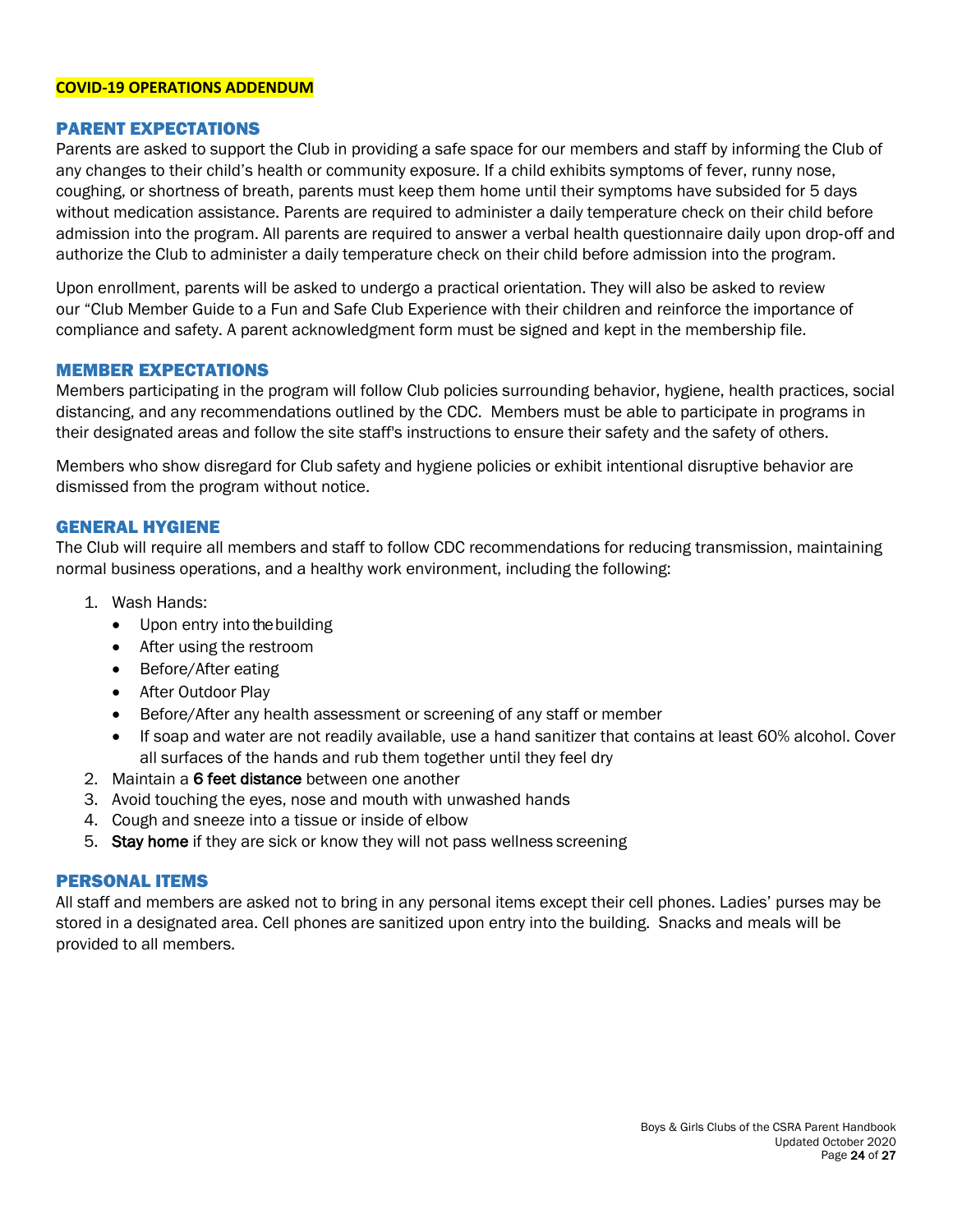#### **COVID-19 OPERATIONS ADDENDUM**

## SAFE LEARNING SPACE

- 1. Members shall remain with their group the entire day.
- 2. Each group shall be in a separate room and shall not combine with other groups.
- 3. YDP shall remain solely with one group of members throughoutthe course of the day.
- 4. If members rotate from one space to another, the room and equipment will be sanitized prior to leaving the room.
- 5. There will be no more than two members per table unless proper distancing can occur, and tables should be positioned to accommodate six feet of separation between every member.
- 6. Only items that can be sanitized/cleaned daily are authorized to be used as part of programs (wood, plastic, metal, etc.). Items that cannot be washed or sanitized daily at the facility will be prohibited (stuffed animals, plush toys, etc.)

## PROGRAM DELIVERY

All members will receive a Club Safety Briefing at the start of their day to remind them of social distancing and maintaining good hygiene practices. Staff will receive additional training around fostering a safe learning environment and are encouraged to clarify expectations and institute best practices for behavior management in the event an issue arises.

Members shall remain with their group the entire day.

Each group shall be in a separate room and shall not combine with other groups.

YDP shall remain solely with one group of members throughout the course of the day.

If members rotate from one space to another, the room and equipment will be sanitized prior to leaving the room.

There will be only one member per table unless proper distancing can occur, and tables should be positioned to accommodate six feet of separation between every member. Tables must face the same direction with no members facing each other. Only items that can be sanitized/cleaned daily are authorized to be used as part of programs (wood, plastic, metal, etc.). Items that cannot be washed or sanitized daily at the facility will be prohibited (stuffed animals, plush toys, etc.).

## RESTROOMS

Members and staff will use restrooms dedicated for their use. Club members may only use the members' restrooms. Anyone who uses the toilets must wash their hands for at least 20 seconds with soap and water before exiting the restroom.

Staff must communicate over walkie-talkie when sending a member to the restroom during the program. The staff should set a restroom timer to ensure proper tracking. Designated Support Staff should ensure that not more than two members are in the restroom at a given time. They should not use the same stall and not wash hands together at the sink.